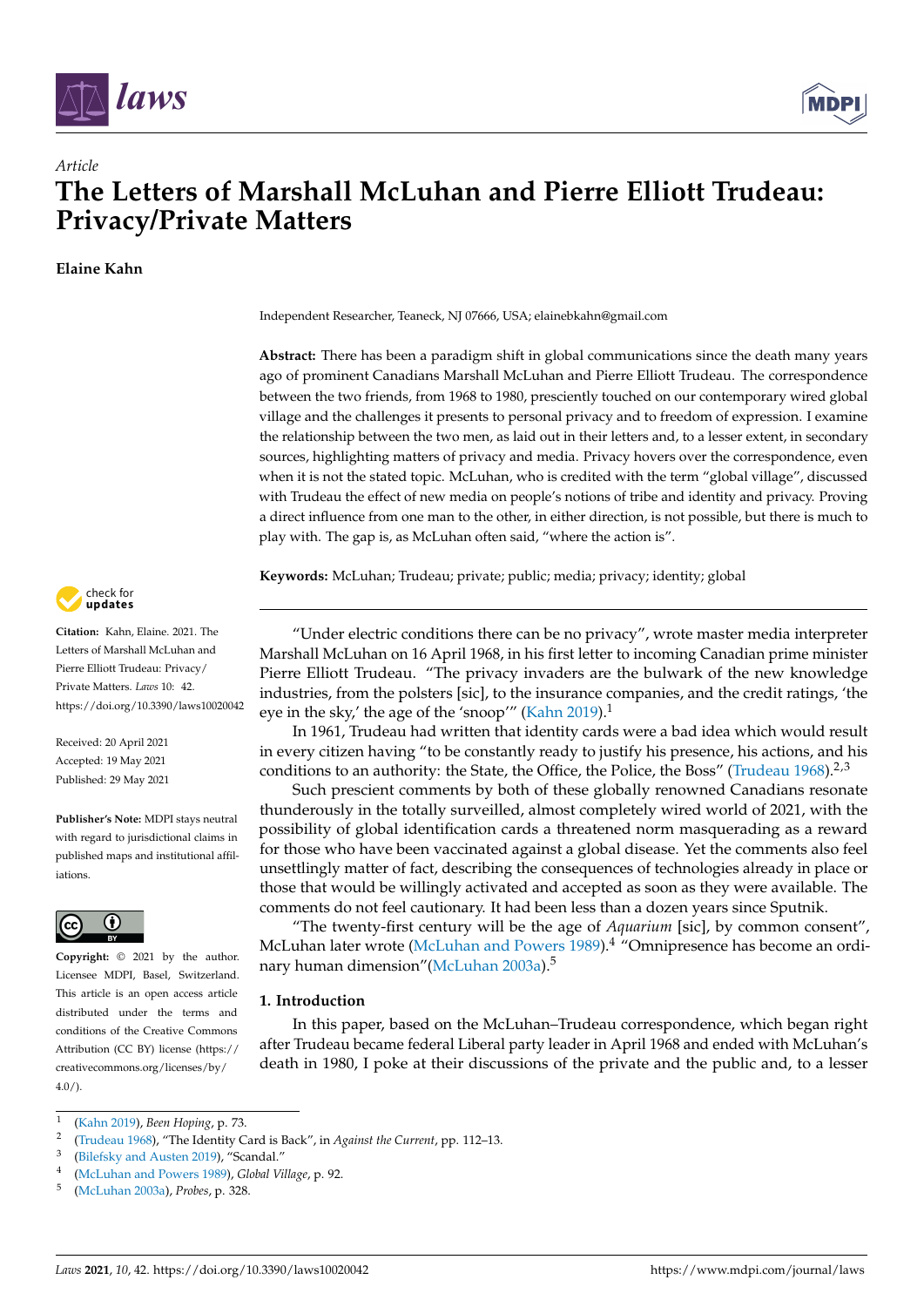extent, of media and image making. I reach no surprising conclusions—their interest in these topics is well known. As with McLuhan's own work, the fun is in the probing.

That these men were Canadians probably influenced their ideas about privacy, in both their personal and public lives. For many years, it was a truism outside the U.S. that Americans, unlike Canadians, would tell you their entire life story, in detail, the first time they met you. In the wired world, this sharing is no longer particularly American; "One study found that people share four times as much information about themselves when they converse through computers as when they talk in person" [\(Carr](#page-23-4) [2017\)](#page-23-4).<sup>6</sup>

Another truism years ago was that Canada was always in many ways a generation "behind" the U.S. Today, it is the area of privacy in public policy in which Canada needs to catch up. According to lawyer Kirsten Thompson,

" . . . Canada's approach needs to find a balance between the laissez-faire approach of the United States and Europe's more stringent privacy regulations.

"I'm not sure we want to go as far as (the European Union), which puts the emphasis on human rights protection, and I suspect that neither do we want to go in the direction that the U.S. takes, which is laissez-faire capitalism", said Thompson, who represents companies navigating Canada's privacy laws.

"Canada is somewhere in the middle of that", she said. "Getting that balance right is going to be critical" [\(Boutilier](#page-23-5) [2020\)](#page-23-5).<sup>7</sup>

Deep concerns about privacy, regarding personal tracking devices, surveillance and medical information, grew and spread globally with the outbreak of the 2020 pandemic; even as lockdowns were put in place worldwide in various forms, the New York Times announced that "Privacy Is Seen As Early Victim Of the Outbreak"[\(Singer and Sang-Hun](#page-23-6)  $2020$ ).<sup>8</sup> That headline seems laughably naïve; we have been clicking our privacy away for decades. In 1967, McLuhan wrote that

"Electrical information devices for universal, tyrannical womb-to-tomb surveillance are causing a very serious dilemma between our claim to privacy and the community's need to know. The older, traditional ideas of private, isolated thoughts and actions—the patterns of mechanistic technologies—are very seriously threatened by new methods of instantaneous electric information retrieval, by the electrically computerized dossier bank that one big gossip column that is unforgiving, unforgetful and from which there is no redemption, no erasure of early "mistakes" [\(McLuhan](#page-23-7) [2003b\)](#page-23-7).<sup>9</sup>

Many of the McLuhan–Trudeau letters mix the public—thoughts or advice that could be shared further, usually without negative consequences—with the private or the personal. A good example is Trudeau's 25 February 1973 reply to McLuhan's very insightful comments about the ways the prime minister was perceived by Canada's English and French communities. Unlike the rest of the correspondence, this letter was handwritten and on Trudeau's personal stationery:

## Dear Marshall:

I found your letter of February 12th very perceptive, as usual, but also applicable to my immediate actions. I plan to reflect on it, when next considering any public appearances. Perhaps, I could even give a talk (in Ottawa) on the importance of the two publics you describe seeing "each other at the same time that they are watching (me)".

Many thanks for your thoughts and prayers. God bless. Pierre [\(Kahn](#page-23-0) [2019\)](#page-23-0)<sup>10</sup>

<sup>6</sup> [\(Carr](#page-23-4) [2017\)](#page-23-4), "Tech".

<sup>7</sup> [\(Boutilier](#page-23-5) [2020\)](#page-23-5), "Privacy".

<sup>8</sup> [\(Singer and Sang-Hun](#page-23-6) [2020\)](#page-23-6), "Privacy".

<sup>9</sup> [\(McLuhan](#page-23-7) [2003b\)](#page-23-7), *Medium*, p. 12.

<sup>10</sup> [\(Kahn](#page-23-0) [2019\)](#page-23-0), *Been Hoping*, p. 101.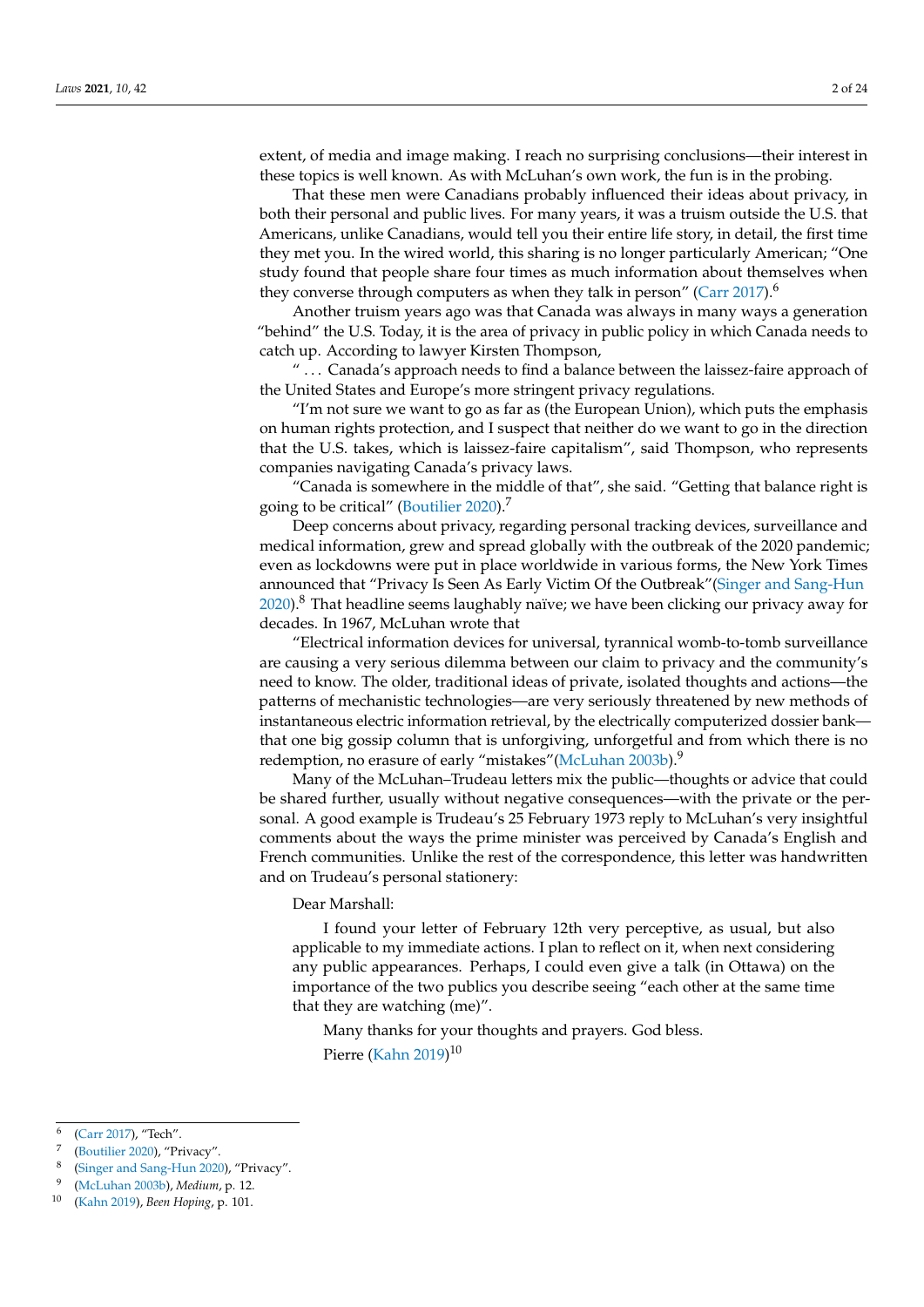McLuhan, born in Edmonton, never stopped thinking of himself as a Western Canadian. His perceptions about Canada were perhaps more piercing for being off-center. In an early letter to figure out how to set up opportunities to give the prime minister advice about the workings of media and using media to best advantage, McLuhan wrote, "One theme that may have some immediate relevance: Canada is the only country in the world that has never had a national identity. In an age when all homogenous nations are losing their identity images through rapid technological change, Canada alone can 'keep its cool.' We have never been committed to a single course or goal. This is our greatest asset ... " [\(Kahn](#page-23-0) [2019\)](#page-23-0).<sup>11</sup>

Trudeau too had never been committed to a single course in his life (McLuhan was a lifelong professor, spending most of his career at the University of Toronto). He was better known and understood in Quebec when he came into national prominence, which he did at a time that was right for both him and the country, "Trudeau functioned as sort of a blank slate on which Canadians wrote their hopes, fears, anxieties, frustrations, aspirations and anger", not the usual Canadian politician, but "a mythical figure, the sort of figure who is able, however briefly, to transcend a group's internal divisions, resolve its many contradictions, and reveal its inchoate destinies"(2009).<sup>12</sup>

The two men were aware of each other for years before their working relationship and friendship began and warmed up over time. One biographer writes that McLuhan first noticed Trudeau in the 1950s, when he was, among other things, a media commentator in Quebec [\(Ricci](#page-23-8) [2009\)](#page-23-8).<sup>13</sup> The Trudeau papers in Ottawa at Library and Archives Canada (LAC) include a photocopy from the 21 November 1965 *New York World Journal Tribune*. A handwritten notation in a 3 July 1968 letter from Trudeau to McLuhan refers to a brief encounter in June 1964 in Charlottetown (likely at the annual meeting of the Canadian Political Science Association) [\(Clarkson and McCall](#page-23-9) [1990\)](#page-23-9).<sup>14</sup> In an October 2020 lecture at McGill University, SUNY professor Jonathan Slater said McLuhan sent Trudeau his paper on the Royal Commission on Bilingualism and Biculturalism while Trudeau was still teaching law at the Université de Montreal, a move I imagine was prompted by the brief encounter in Charlottetown.<sup>15</sup>

McLuhan's papers are also at LAC but, even with help from skilled archivists, paper trails are not always easy to trace. The world's underappreciated archives are "an irreplaceable witness to past events, underpinning democracy, the identity of individuals and communities, and human rights"[\(Lomas](#page-23-10) [2019\)](#page-23-10), $^{16}$  but there can be gatekeepers to appease to get access to specific collections and there are institutional rules and restrictions, though no universal standards, about which records are restricted and for how many years. In 2019, Canadians were stunned to learn that, 30 years earlier, the Canadian Security Intelligence Service had destroyed its secret dossier on Trudeau, rather than turning it over to LAC [\(Bronskill](#page-23-11) [2019\)](#page-23-11).<sup>17</sup>

For archives, there are issues of privacy, secrecy and public rights and, going forward, the knowledge that "digital data may not have the same qualities of endurance as paper records" [\(Lomas](#page-23-10)  $2019$ ).<sup>18</sup> It would be best if the process of moving data from one medium to another were completely reimagined, rather than by "trying to bolt the paper processes onto the digital world" [\(Findlay](#page-23-12) [2013\)](#page-23-12).<sup>19</sup>

Privately, Trudeau and McLuhan were good friends, but the paper-based correspondence does include some political advice about putting a bit of distance between them.

<sup>18</sup> [\(Lomas](#page-23-10) [2019\)](#page-23-10), "Navigating".<br><sup>19</sup> (Eindlaw 2013), "People", p.

<sup>11</sup> [\(Kahn](#page-23-0) [2019\)](#page-23-0), *Been Hoping*, p. 62.

[<sup>\(</sup>Wright and Cheney](#page-23-13) [2009\)](#page-23-13), "Pierre Trudeau".

<sup>13</sup> [\(Ricci](#page-23-8) [2009\)](#page-23-8), *Pierre*, p. 100.

<sup>14</sup> [\(Clarkson and McCall](#page-23-9) [1990\)](#page-23-9), *Obsession*, p. 83.

<sup>&</sup>lt;sup>15</sup> Trudeau was teaching at the university in 1964 and the commission, established in 1963, issued its preliminary report in early 1965.<br><sup>16</sup>  $\sigma$  and  $\mu$ <sup>1</sup>

 $^{16}$  [\(Lomas](#page-23-10) [2019\)](#page-23-10), "Navigating".

[<sup>\(</sup>Bronskill](#page-23-11) [2019\)](#page-23-11), "CSIS".

[<sup>\(</sup>Findlay](#page-23-12) [2013\)](#page-23-12), "People", p. 18.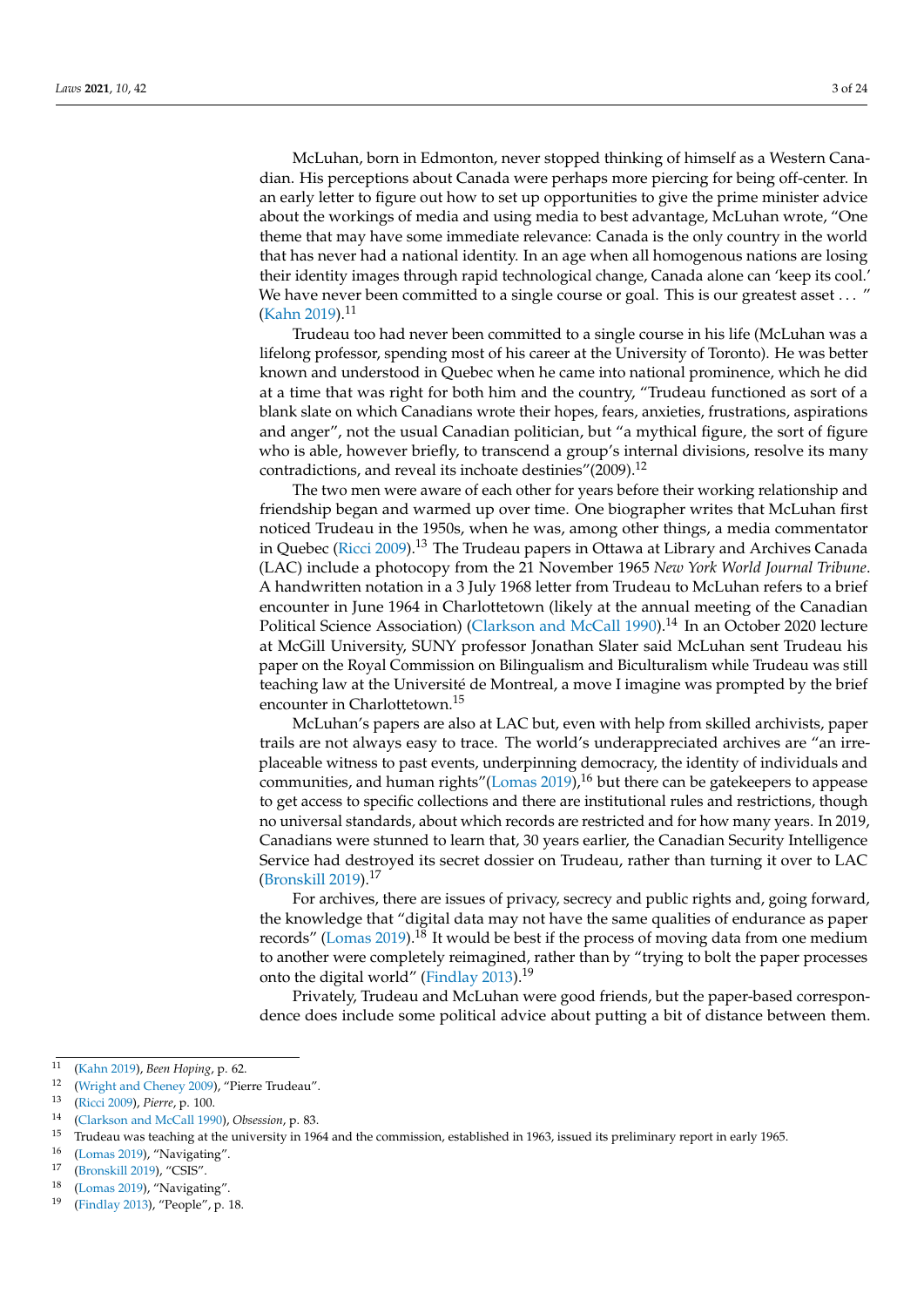One way to do this was to have an intermediary—in this case, Jim Davey, a member of Trudeau's inner circle of advisers who was himself attracted to McLuhan's ideas. On 13 December 1968, [\(Kahn](#page-23-0) [2019\)](#page-23-0)<sup>20</sup> Davey sent a memorandum to the prime minister via Marc Lalonde, Trudeau's principal secretary and close friend, noting that

" . . . The periodic comments from Dr. McLuhan have been fascinating and often illuminating. He is a man of immense capacity and great gifts of insight, but he is far enough out in the future that it is difficult to discuss usefully current problems with him. I believe that we can get the greatest value from the horizons that he can open to our thinking rather than illumination of the path immediately ahead.

"Perhaps you think otherwise, but I believe that Dr. McLuhan may be hard to handle if the contact is too frequent and too close. What would be helpful would be occasional correspondence and a lunch once or twice a year in which he could open up over a broad range of subjects".<sup>21</sup>

There may not have been a meeting of the minds; "McLuhan was never quite con-vinced that Trudeau actually understood anything he said" [\(Marchand](#page-23-14) [1998\)](#page-23-14).<sup>22</sup> McLuhan's work is not science, but a method of perception. As he told Canadian cultural journalist Robert Fulford, " . . . [I]nsights are not points of view. I do not have a point of view on anything. I am interested only in modalities and processes" [\(Molinaro et al.](#page-23-15) [1987\)](#page-23-15).<sup>23</sup>

As time went on, Trudeau began offering his own views of McLuhan's ideas and the tone of the correspondence became warmer, with both men signing off with terms like "God bless . . . " or "I'll keep you in my prayers" or other religious references, even as Trudeau's own religious beliefs and observances remained private in public. Both men were Catholic—the prime minister by birth, McLuhan by choice. McLuhan's attendance at daily mass was public knowledge at the University of Toronto college where he taught but, as is common in academia, he largely kept his Catholicism out of the classroom.

Some time in the 1970s, religion became privatized in Canada. This is a condition well beyond the firmly established one of the separation of church and state. Religion became something that individuals did or, much more often, did not do, entirely by themselves, like a private passion for orchids or for old maps. In public discourse, it became virtually an irrelevancy [\(English et al.](#page-23-16) [2004\)](#page-23-16).<sup>24</sup>

Trudeau was known for his "famously fiercely guarded sense of privacy, that *noli me tangere* quality that kept almost everyone at their distance, except a few intimate friends . . . " [\(English et al.](#page-23-16) [2004\)](#page-23-16).<sup>25</sup> However, I have found no reason to think Trudeau disliked media exposure per se and, of course, " . . . [F]or an intensely private man, he chose a way of life that splatted his life all over the place" [\(English et al.](#page-23-16) [2004\)](#page-23-16).<sup>26</sup> He had a certain somewhat ingenuous view of how that might be done, reminiscing that:

"For the most part, I kept a watertight seal between my private life and my public life. I never brought my family problems into my job as prime minister, and I tried never to bring my prime ministerial problems into my life as a parent and husband. I remember when I'd go home and play with my children, it was almost as if "the Prime Minister" was someone other than me . . . It really was almost schizophrenic—and it helped me a lot.

"But, unknown to me, some of the political life may have spilled over onto the family life ... " [\(Trudeau](#page-23-17) [1993\)](#page-23-17). $27$ 

<sup>20</sup> [\(Kahn](#page-23-0) [2019\)](#page-23-0), *Been Hoping*, p. 63.

<sup>&</sup>lt;sup>21</sup> Handwritten notations from both the PM and Lalonde agreeing to this suggestion.<br><sup>22</sup> (Marshand 1999) Marshall Malathan a 224

<sup>22</sup> [\(Marchand](#page-23-14) [1998\)](#page-23-14), *Marshall McLuhan*, p. 234.

<sup>23</sup> [\(Molinaro et al.](#page-23-15) [1987\)](#page-23-15), McLuhan and Toye, W., *Letters*, p. 300.

<sup>&</sup>lt;sup>24</sup> [\(English et al.](#page-23-16) [2004\)](#page-23-16), Gwyn and Lackenbauer, P. Whitney, *Hidden*, p. 12.<br><sup>25</sup> (Faskish et al. 2004), Gwyn and Lackenbauer, *Hidden*, p. 10

<sup>25</sup> [\(English et al.](#page-23-16) [2004\)](#page-23-16), Gwyn and Lackenbauer, *Hidden*, p. 10.

<sup>26</sup> [\(English et al.](#page-23-16) [2004\)](#page-23-16), Gwyn and Lackenbauer, *Hidden*, p. 177.

<sup>27</sup> [\(Trudeau](#page-23-17) [1993\)](#page-23-17), *Memoirs*, pp. 178–79.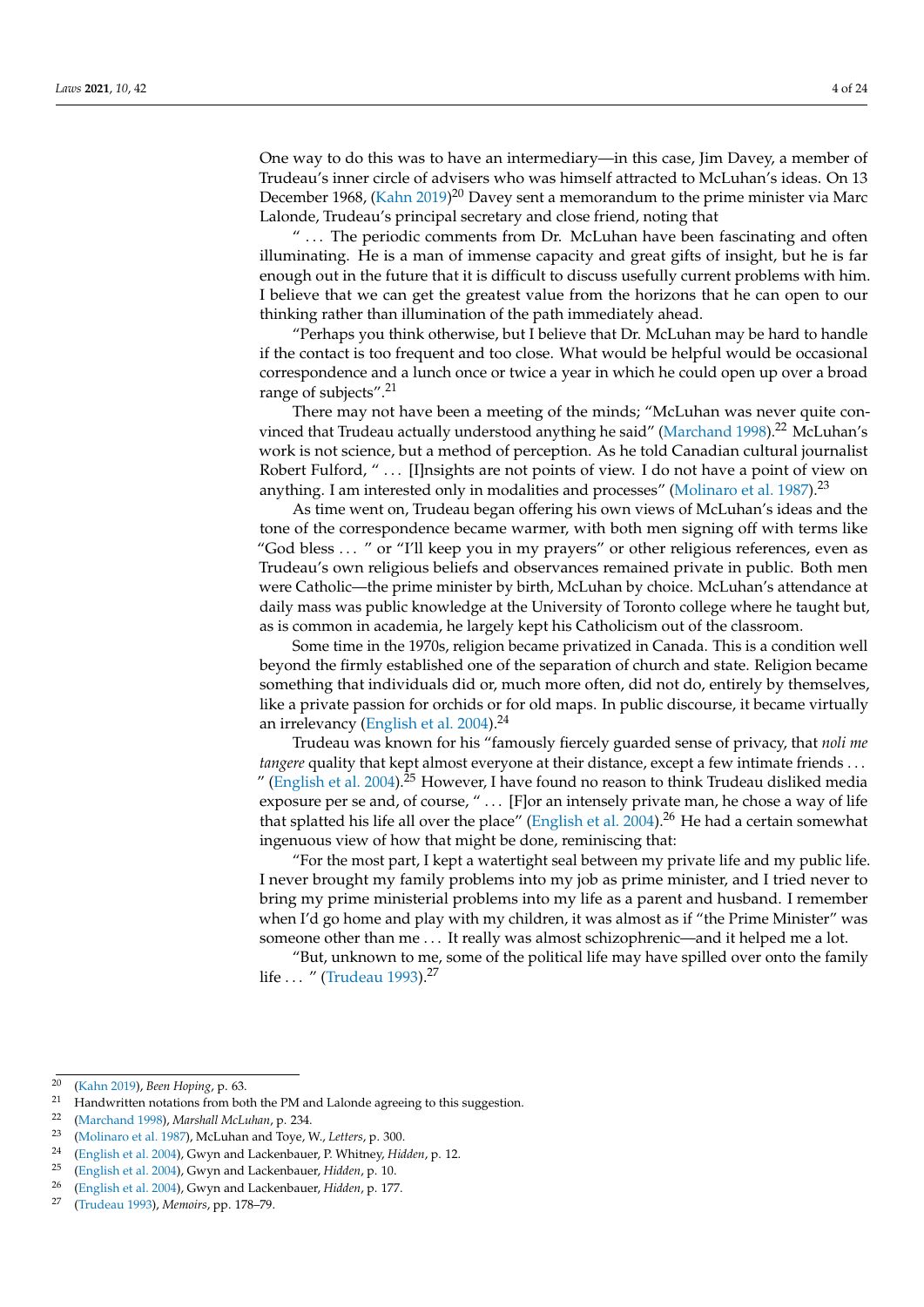I have selected letters based on their ability to best illuminate categories of media, image, privacy, personal, public/private, and secret, although some fit into more than one. In addition, dictionary definitions of "privacy", "private", "personal" and "secret" have fuzzy boundaries. "Public", though multifaceted, is more clearly defined:

"Privacy" includes "secrecy", "the quality or state of being apart from company or observation" and "freedom from unauthorized intrusion"[\(Merriam-Webster](#page-23-18) [n.d.\)](#page-23-18).<sup>28</sup>

"Personal" is defined as "of, relating to, or affecting a particular person", or even "carried on between individuals directly" [\(Merriam-Webster](#page-23-18) [n.d.\)](#page-23-18).<sup>29</sup>

"Public", generally acknowledged to be the opposite of "private", has many nuances, including "exposed to general view", "well-known", "prominent", "of, relating to, or affecting all the people or the whole area of a nation or state", "of or relating to people in general", "popular" and **"**of, or relating to, business or community interests as opposed to private affairs"[\(Merriam-Webster](#page-23-18) [n.d.\)](#page-23-18).<sup>30</sup>

"Private" seems to be a tug of war between British and American language. The Shorter Oxford leads with "Of a person: Not holding public office or official position", with subsequent definitions indicating that something private is by definition something which is not open to the public or even performed in public, whereas Merriam-Webster prioritizes "intended for or restricted to the use of a particular person, group, or class".

"Secret" in the Shorter Oxford primarily means "Kept from public knowledge", whereas Merriam notes it can also mean "not acknowledged".

## **3. Media**

McLuhan was consulted by members of Trudeau's team, if not directly by Trudeau himself (the record is murky) during Trudeau's run for the leadership of the federal Liberal party, a race he won on 6 April 1968. Trudeau was something new on the political scene and needed to learn and use new ways of dealing with media. As McLuhan wrote to him ten days later:

. . . The men of the press can work only with people who have fixed points of view and definite goals, policies and objectives. Such fixed positions and attitudes are, of course, irrelevant to the electronic age. Our world substitutes mosaics for points of view and probes for targets . . .

. . . At present I am studying the American political developments, noting the utter conflict between Policies and Images as it concerns the candidates. May not the same thing happen here as in Canada recently? The old political professionals simply exhaust and liquidate themselves by going through the old motions, making room for quite unexpected candidates at the last moment.

Like most Canadians, I am delighted that it happened that way for us and that you are to enter into this complex new role.

> With most cordial good wishes and prayers, Marshall McLuhan [\(Kahn](#page-23-0) [2019\)](#page-23-0)<sup>31</sup>

Trudeau became prime minister in a U.S. presidential election year. On June 1, Senators Robert Kennedy and Eugene McCarthy held a Democratic primary debate, broadcast on network TV.

3 June 1968 [\(Kahn](#page-23-0) [2019\)](#page-23-0)<sup>32</sup>

<sup>28</sup> [\(Merriam-Webster](#page-23-18) [n.d.\)](#page-23-18), but close in meaning to *Shorter Oxford*.

 $^{29}$  [\(Merriam-Webster](#page-23-18) [n.d.\)](#page-23-18).<br> $^{30}$  (Merriam Webster n.d.).

[<sup>\(</sup>Merriam-Webster](#page-23-18) [n.d.\)](#page-23-18).

<sup>31</sup> [\(Kahn](#page-23-0) [2019\)](#page-23-0), *Been* Hoping, p. 49. Parts of this first letter are cited elsewhere in this chapter.

<sup>32</sup> [\(Kahn](#page-23-0) [2019\)](#page-23-0), *Been Hoping*, p. 52.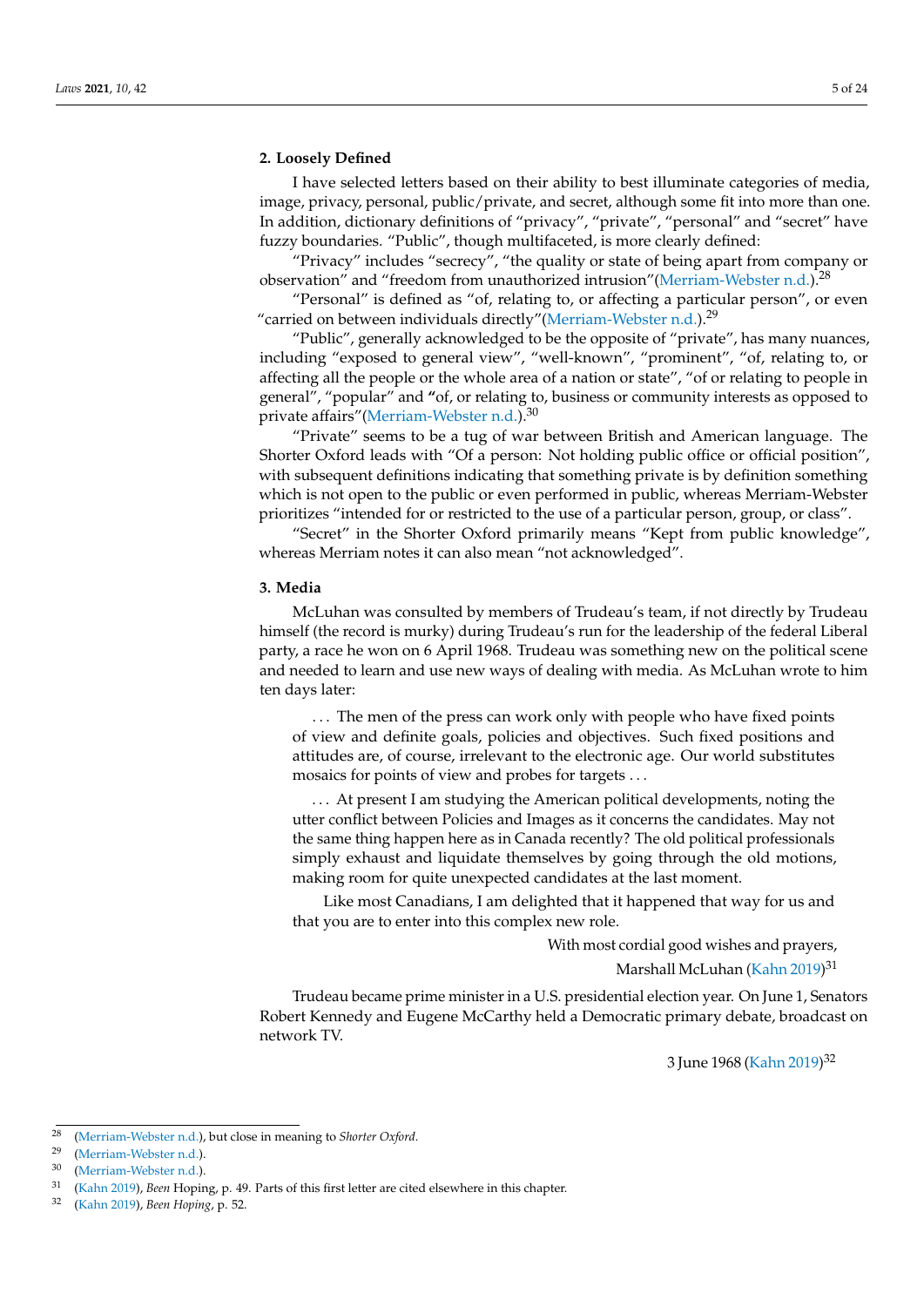Dear Pierre Trudeau,

After seeing the Kennedy-McCarthy "debate", I wish that you were not going to be on TV at all. It is not a debating medium [\(Trudeau](#page-23-17) [1993\)](#page-23-17).<sup>33</sup>

... The real drama of our age, the shift from hardware services environments of the 19th century to the software (electric information) service environments of the 20th century, is as big a leap as that from primitive tribalism to literate individualism. For our Western world, this is a shift from outer orientation to an inner, oriental trip. It renders all of our institutions obsolete, as the young TV generation fully recognizes . . .

. . . It is not evident that any responsible figure in the Eastern or Western worlds has a clue to the erosion of human identity that follows upon the "software" environment. There is a corresponding release of violence to recover identity after technological innovation. The TV kids cannot accept the identity of their parents' generation so they will simply destroy any institutional or legal attempt to impose it upon them. The liquidation of the feudal system with the advent of printing and gunpowder represented a very slow change from corporate to private identity, compared to the reverse of that process that we are now undergoing . . .

Would not a high degree of awareness of these media effects (e.g., radio in Nigeria or in any tribal territory) enable us to set up social therapies and immunizing programs exactly comparable to medical action in the face of an endemic disease? . . . <sup>34</sup>

Cordial good wishes for June 935,

Marshall McLuhan

McLuhan's thoughts on violence, identity and the speed of technological change echoed in Trudeau's remarks almost three years later at a luncheon in India for Prime Minister Indira Gandhi, when Trudeau said that

"Democracies offer every facility for change. Political and judicial processes are, or should be, geared for change. Yet in this turbulent age in which we live, nation after nation is learning that these processes are too slow, that the rate of actual change outpaces by far the rate of expected change. In that event, as in an electrical system designed in an older, less demanding time, the pressure of the new load becomes so intense that fuses blow and the apparatus breaks down. All too often the flash point is accompanied by violence" [\(Trudeau](#page-23-19) [1972\)](#page-23-19).<sup>36</sup>

McLuhan repeatedly pushed Trudeau to understand and involve young people, both because they were important for their own sake and because they were already fans. In this 17 October 1968 letter, [\(Kahn](#page-23-0) [2019\)](#page-23-0)<sup>37</sup> he told the prime minister to engage with high school and university students with an openness that did not come naturally to Trudeau, before advising him to get back onto Canadians' TV screens:

"The time is long overdue for you to be back in circulation and to be in the Canadian living room as a "gap-bridger", the unifying image of our society that you became during the election. It is impossible to exaggerate the advantages in political education that would result. "Government of the air" would by-pass all bureaucracy yet make it possible to consider the problems of bureaucracies of all kinds. Data from government departments

 $\frac{33}{100}$  This sentenced has been underlined, likely by Trudeau, but he did not follow McLuhan's advice for years. Finally, during his own 1980 election campaign, he refused to debate. [\(Trudeau](#page-23-17) [1993\)](#page-23-17), *Memoirs*, p. 269.

<sup>&</sup>lt;sup>34</sup> Writing this chapter in late 2020, this paragraph connected me to the COVID-19 pandemic, as did the references to masks throughout the correspondence.

 $35$  On June 9, Trudeau would participate in the first political leaders debate ever held during a Canadian election campaign.

<sup>36</sup> [\(Trudeau](#page-23-19) [1972\)](#page-23-19), *Conversation*, p. 65.

<sup>37</sup> [\(Kahn](#page-23-0) [2019\)](#page-23-0), *Been Hoping*, p. 57.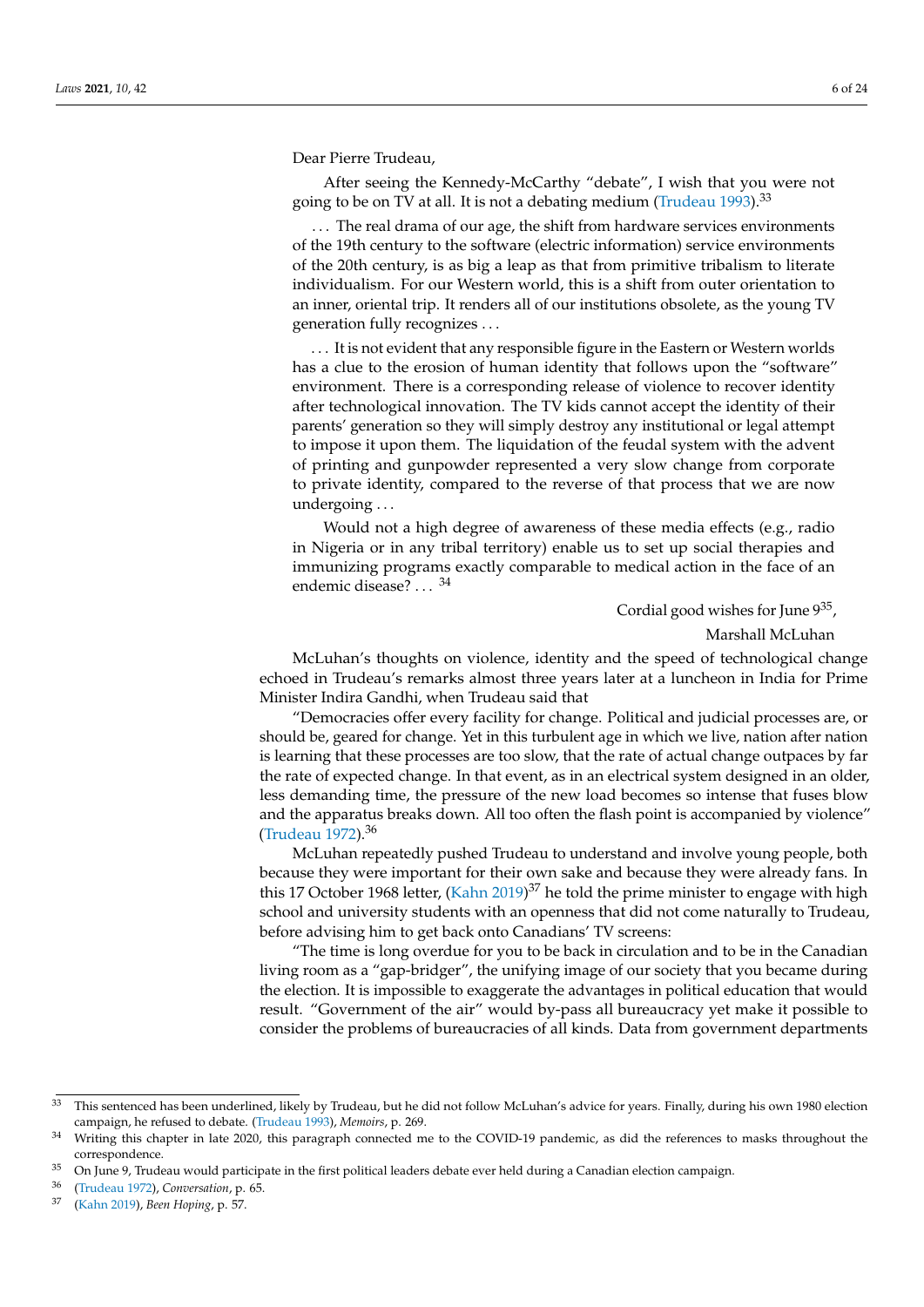could be brought to bear in follow-up sessions. Perhaps it might be more effective to canvass various features of this kind of program by telephone.

"I am prepared to contact the leaders of the student activists on this campus to invite you at once to appear with them on such a program. No preliminary briefing or scripting of any kind would be necessary or desirable. All protocol could be tossed aside. I feel confident that the obvious obstacles to this innovation can be by-passed. This kind of political mountain-climbing could be done in spite of all the obvious road-blocks. The program would not only be a political one but an educational one so far as the C.B.C. is concerned ... " [\(Kahn](#page-23-0) [2019\)](#page-23-0).<sup>38</sup>

But events did not proceed as McLuhan had hoped.

13 November 1968 [\(Kahn](#page-23-0) [2019\)](#page-23-0)<sup>39</sup>

Dear Mr. Prime Minister:

Just a note about media strategy. In your discussion with students from the floor, shown on "The Way It Is" last Sunday, November 10th, you could not have been in a more dangerous position media-wise.

An auditorium violates the very nature of TV, hence the disaster of the political conventions in the U.S.A. Television demands close, casual, intimate discussions. Also no notes, no script, and no debating. The discernment and conception of process prompts total avoidance of debating . . .

In my War and Peace book $40$  I explain how technological change deprives individuals and societies of their identity images, with resulting struggle for new images. In Through the Vanishing Point (which I am taking the liberty of sending you), Harley Parker and I explain how many new kinds of space, psychic and social, result from technological change.

Most cordial good wishes,

Trudeau may not always have followed McLuhan's advice, but he quickly learned some of McLuhan's language. For example, he directly credited McLuhan for "global village" when speaking in the House of Commons in March 1969 [\(Trudeau](#page-23-19) [1972\)](#page-23-19)<sup>41</sup>, and during a teach-in at an Australian university in May1970, he noted that " . . . for the first time in industrial societies . . . people today receive their values from their peers. Young people learn values from television, cinema and radio as early as they learn from their parents and as early as they receive them very often from their church. From three or four years on the child is tuned in, plugged in to events happening halfway across the world and he knows them as soon as his parents do and sometimes sooner" [\(Trudeau](#page-23-19)  $1972)^{42}$  $1972)^{42}$ . In a magazine interview a year earlier, he had attributed similar thoughts to McLuhan directly [\(Trudeau](#page-23-19) [1972\)](#page-23-19)<sup>43</sup>.

Binding Canadians together through an understanding of each other's identities, primarily but not exclusively meaning the French and English communities, was central to Trudeau's thinking, politics and ideas of constitutional rights.

25 November 1968 [\(Kahn](#page-23-0) [2019\)](#page-23-0) 44

Dear Professor McLuhan:

Thank you for sending to me a copy of your fascinating new book (I had never thought of abstract art as marking the end of visual space; the suggestion is an intriguing one) and for your views on the most effective employment of TV.

<sup>38</sup> [\(Kahn](#page-23-0) [2019\)](#page-23-0), *Been Hoping*, p. 58.

<sup>39</sup> [\(Kahn](#page-23-0) [2019\)](#page-23-0), *Been Hoping*, p. 60.

<sup>&</sup>lt;sup>40</sup> *War and Peace in the Global Village*, written with frequent collaborator Quentin Fiore and published in 1968.

<sup>41</sup> [\(Trudeau](#page-23-19) [1972\)](#page-23-19), *Conversation*, p. 166.

<sup>42</sup> [\(Trudeau](#page-23-19) [1972\)](#page-23-19), *Conversation*, p. 16.

<sup>43</sup> [\(Trudeau](#page-23-19) [1972\)](#page-23-19), *Conversation*, p. 11.

<sup>44</sup> [\(Kahn](#page-23-0) [2019\)](#page-23-0), *Been Hoping*, p. 61.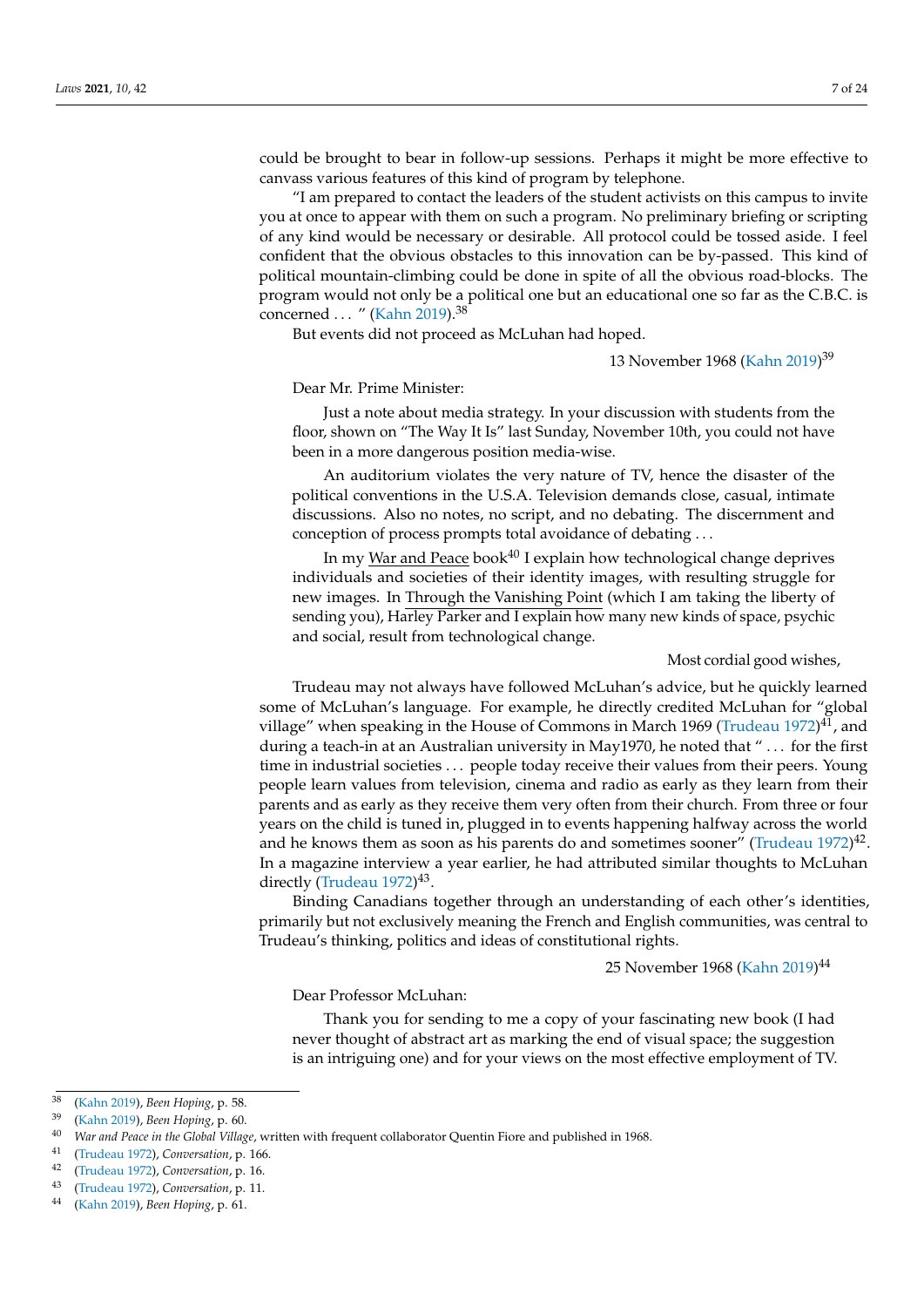Understanding the proper use of the media and controlling one's exposure to it are, however, quite distinct as you will appreciate.

The identity process of which you speak so often is one that cannot be ignored by government. I am very much aware of the sometimes search and sometimes struggle for new images in which many communities of our society are engaging. What I lack is an intuitive process to forecast for me the likeliest form of a satisfactory nature which these new images will assume. Can you help me?

> Yours sincerely, Pierre E. Trudeau

Trudeau's critically important reply, with its direct appeal to McLuhan for help, marks the true beginning of friendship, at least on paper. Trudeau was not publicly known for asking for help.

A year earlier, McLuhan had mused that "In an electric information environment, minority groups can no longer be contained—ignored. Too many people know too much about each other. Our new environment compels commitment and participation. We have become irrevocably involved with, and responsible for, each other" [\(McLuhan](#page-23-7) [2003b\)](#page-23-7)<sup>45</sup>. In another work that year, he wrote that " ... when printing was new, it created what was known as the Public. In the 16th century and after, Montaigne's phrase "le [public]" came into use. The 16th century created the public as a new environment . . . Electric circuitry did not create the public; it created the mass, meaning an environment of information that involved everybody in everybody" [\(McLuhan](#page-23-20) [2016\)](#page-23-20)<sup>46</sup>.

24 January 1969 [\(Kahn](#page-23-0) [2019\)](#page-23-0) 47

# Dear Mr. Prime Minister:

Your very cool dealings with our very hot medium the press, naturally produces intense interface or friction. The press has to have hot quotes and sharp points of view. Real news is bad news. Since the press lives on advertising, and all advertising is good news, it takes a lot of bad news to sell all this good news. Even the good news of the gospel can only be sold by hellfire. Vatican II made a very big mistake in this matter as in other matters.

The very cool corporate mask that is your major political asset goes naturally with processing of problems in dialogue rather than in the production of packaged answers. That is why I urge you to go on the air with small groups and to trade problems with them rather than seeking answers or stating mere points of view . . .

You are the only political image of our time able to use the T.V. medium without being forced to become a tribal buffoon or cartoon like De Gaulle. All the other political figures of the Western world are merely faded photographs on the T.V. medium.

F.D.R. had the press against him and this was his major asset as long as he relied on radio. But radio is a hot medium and fostered the lecture. T.V. permits audience participation in problem sharing. T.V. is a mini-state that has created various other ones such as the teeny-boppers and the hippies to say nothing of innumerable separatist tribes around the globe.

> Most cordial good wishes, Marshall McLuhan

<sup>45</sup> [\(McLuhan](#page-23-7) [2003b\)](#page-23-7), *Medium*, p. 24.

<sup>46</sup> [\(McLuhan](#page-23-20) [2016\)](#page-23-20), *Nature of Media*, p. 122.

<sup>47</sup> [\(Kahn](#page-23-0) [2019\)](#page-23-0), *Been Hoping*, p. 65.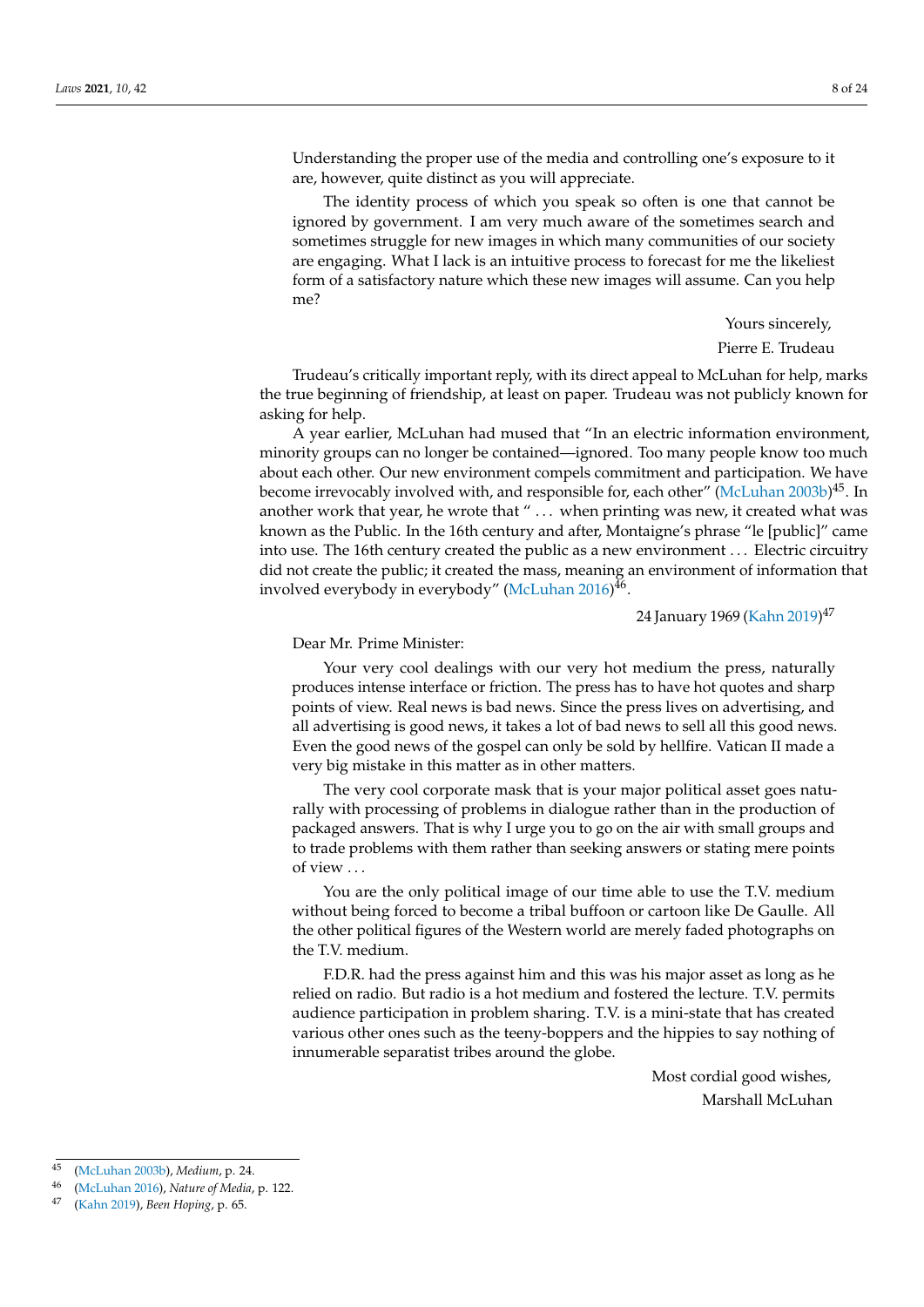On 4 March 1971, Trudeau married Margaret Joan Sinclair, taking the country, including its media, by surprise, as their relationship had been kept secret from the public. Four days later, McLuhan explained to Jim Davey that

. . . In this very connection [the media surprise when Trudeau married] I have a new essay, a copy of which I am enclosing, explaining that, why, and how the user is the content of any medium or environment. I am still working on the many features of this situation, and am quite at a loss to explain why I had been unable to see so obvious a fact before. When Trudeau "uses" the media, as in the current nuptial drama, he is their content. When they use him, they are the content. It is a sort of reciprocal hi-jacking . . .

... We are the content of anything we use, if only because these things are extensions of ourselves. The meaning of the pencil, or the chair I use is the interplay between me and these things. Again, the message of these things is the sum of the changes that result from their social use. Thus, I have added two features to "the medium is the message", namely the content and the meaning, Perhaps Pierre Juneau or someone at C.R.T.C. would like to have this essay apropos the problem of "Canadian content"? The consequence for the discussion of the problem of Canadian content for the media is drastically simplified by noticing that the user is the content. If Canadians use or watch American programs or drive American cars, it is the Canadians who are the content of these things. The meaning is in the resulting interplay or dialogue between Canadians and these things, but there can be no question that the Canadian user of American things is the content of these things. The meaning and the message are something else. It is unfortunate that the C.R.T.C. ever involved itself in the question of content, especially since it does not understand the nature of media at all, except as hardware . . .

... Since the user as content is not a figure of speech but a basic dynamic and cognitative [sic] relationship, I think you will find that it can be pushed all the way as a means of orientation in media, economics and politics. I suggest that it can be the basis for a complete restatement of political and economic realities in the information age of the wired planet.

> Cordial greetings, yrs Marshall [\(Kahn](#page-23-0) [2019\)](#page-23-0) 48

McLuhan's comment about the Canadian Radio-television and Telecommunications Commission's inability to understand media echoes his 6 May 1969 letter to Jacques Maritain, in which he wrote that "There is a deep-seated repugnance in the human breast against understanding the processes in which we are involved. Such understanding involves far too much responsibility for our actions" [\(Molinaro et al.](#page-23-15) [1987\)](#page-23-15)<sup>49</sup>. Both Trudeau and McLuhan were familiar with Maritain's work.

# **4. Image**

Trudeau once said, "I couldn't care less about the image. If it's damaging, so much the worse; if it's helpful, so much the better" [\(Shaw](#page-23-21) [1969\)](#page-23-21)<sup>50</sup>. His image was instrumental for him, at arm's length from the inner Trudeau who could be hurt.

" ... Trudeau entered politics and played the part, considering the camera angles, improvising on occasion, rewriting the lines when they no longer suited his purposes, but dominating the stage, making sure the play went on and in the direction he wanted. This was highly unusual, putting him in the ranks of statesmen like Winston Churchill and

<sup>48</sup> [\(Kahn](#page-23-0) [2019\)](#page-23-0), *Been Hoping*, p. 85.

<sup>49</sup> [\(Molinaro et al.](#page-23-15) [1987\)](#page-23-15), *Letters*, p. 370.

<sup>50</sup> [\(Shaw](#page-23-21) [1969\)](#page-23-21), *Gospel*, p. 145.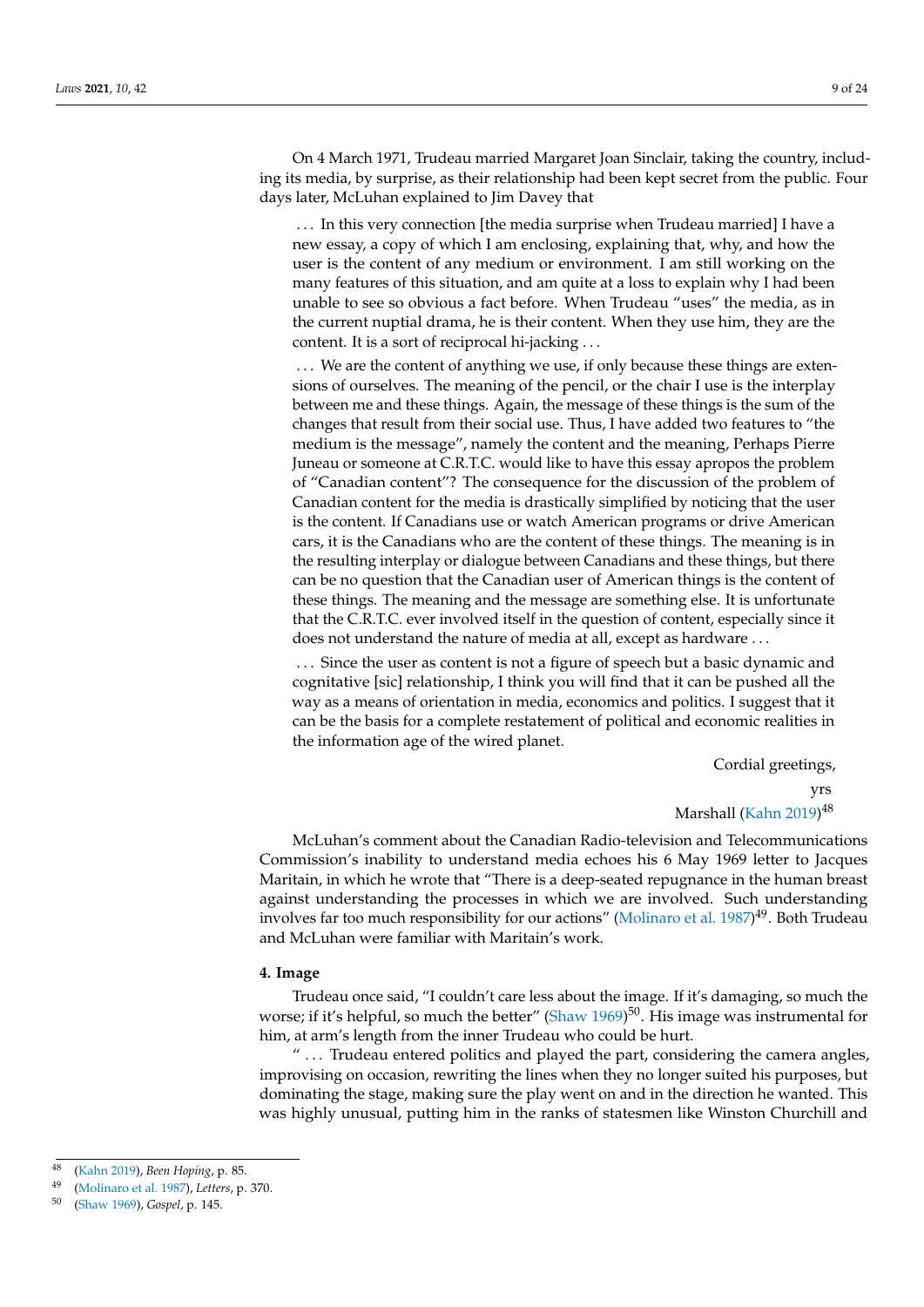Charles de Gaulle—those who thought, wrote and were then able to act in consequence" [\(Clarkson](#page-23-22) [2000\)](#page-23-22)<sup>51,52</sup>.

One of McLuhan's more well-known notions about Trudeau had to do with the idea of "mask", which he referred to it more than once in his writings to and about the prime minister, as in the 24 January 1969 letter already cited.

12 June 1968 [\(Kahn](#page-23-0) [2019\)](#page-23-0) 53

## Dear Pierre Trudeau:

. . . Your own image is a corporate mask, inclusive, requiring no private nuance whatever. This is your "cool" TV power. Iconic, sculptural. A mask "puts on" an audience. At a masquerade we are not private persons . . .

> Very best wishes, [M.M.]

What some people saw as arrogance in Trudeau—and they may not have been wrong— McLuhan interpreted as a feeling by English Canadians that he had risen too far above his station, that he was acceptable only as a kind of performer (I have not yet found his interpretation of the related meanings inherent in PET, Trudeau's initials and the way he was often referred to in print).

12 February 1973 [\(Kahn](#page-23-0) [2019\)](#page-23-0) 54

# Dear Pierre:

Just a word about interviews on the subject of your "arrogance". Is it not relevant to ask the interviewer for help in clarifying the problem as it affects the supposed public that is represented by the interviewer? Are there not many hidden factors that the interviewer should explicate as part of his or her job in mediating between you and the public? For example, to the WASP world (white Anglo-Saxon Protestant) your mere existence as head of state is arrogant presumption. That is, for a French Catholic to rule over the "superior and dominant" group, represents to them a kind of reversal of nature, an upsetting of the relation between figure and ground, in gestalt terms.

In a word, there is a wide spread assumption that your arrogance exists in merely occupying your present role. That is, it has nothing to do with your personal image but rather with your corporate role. As long as you were content to "put on" your public by playfulness and "clowning", it was felt that they did not have to take you seriously. As soon as you "play it straight", the WASP public feels abused, since it alone has the right to assume the mask of serious corporate power.

Note how Richard Nixon has ineptly tried to mitigate his crude and harsh image by liaison with various figures in the world of entertainment. He is quite unable to combine these qualities in himself in the way that you have done. To the WASP world the light-hearted approach to power represents aristocratic insouciance and security. The entertainer is a figure which they themselves have crowned. He is permitted to hurt them by his humour, for that is the mask of his power and relevance alike.

A great complication occurs in the matter of your image as it must be presented simultaneously to French and English. Our media totally ignore this fact. The obligations which you have to the French electorate seem to be much at odds with the forming of an image for effective relatedness to the WASP world.

<sup>53</sup> [\(Kahn](#page-23-0) [2019\)](#page-23-0), *Been Hoping*, p. 53.

 $\frac{51}{52}$  [\(Clarkson](#page-23-22) [2000\)](#page-23-22), "Charisma".

 $\frac{52}{53}$  [\(Onions](#page-23-23) [1970\)](#page-23-23).

<sup>54</sup> [\(Kahn](#page-23-0) [2019\)](#page-23-0), *Been Hoping*, p. 100.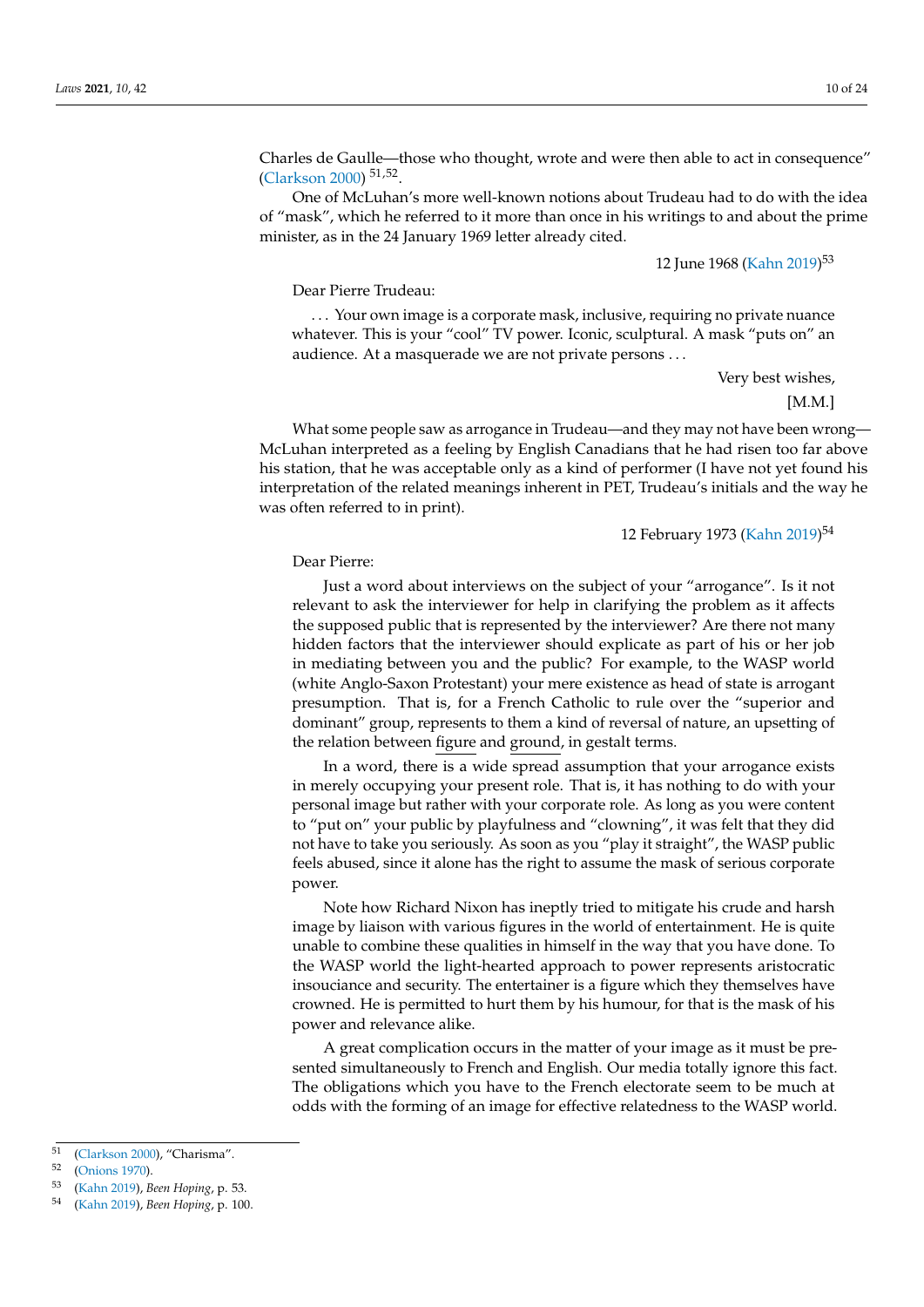Neither on radio, TV, nor in the press is there ever the slightest hint that this problem exists. You are obliged to perform a balancing act on the high wire for two conflicting publics. It is very important that these publics should see each other at the same time that they are watching you, for their responses to you and to one another are totally diverse.

> Cordially and Prayerfully, Marshall

It seems likely that McLuhan was most comfortable among white Catholic men. People of color appear in his writings only as fleeting objects of study or as probes. In one book, the Time magazine photo used to illustrate and explain "global village" is of an unidentified but apparently African group of nude and semi-nude women, men and children, sitting in a circle listening to one of them speak [\(McLuhan](#page-23-7) [2003b\)](#page-23-7)<sup>55</sup>. In the letter below, his reference to Black votes is not negative but, throughout his writings, his references to people of color, Jews, women and tribes usually feel bigoted to 21st-century readers; in one such reference, he refers to "the Negro community" as "backward" [\(McLuhan](#page-23-24) [1970\)](#page-23-24)<sup>56</sup>. Biographer Philip Marchand wrote that McLuhan directly appealed to the prime minister to freeze the number of "coloured" immigrants entering Canada until there was a policy to help native-born Canadian adjust to that reality, [\(Marchand](#page-23-14) [1998\)](#page-23-14)<sup>57</sup> but this appeal is absent from letters I have seen.

24 February 1977 [\(Kahn](#page-23-0) [2019\)](#page-23-0)<sup>58</sup>

#### Dear Pierre:

Everybody I know has been deeply thrilled by your recent performance and reception in the U.S. That was a really imaginative and masterly approach, which you brought off superbly.

It was while I was trying to explain charisma, as manifested by Jack Kennedy and also by Jimmy Carter, that I raised the fact of your very powerful charisma. Jack Kennedy looked like the all-American boy, the corporate, inclusive image of American ideals. Nixon, on the other hand, looked like himself alone, a private image, fatally defective in the TV age. In contrast, Jimmy Carter has the charisma of a Huck Finn, a Southern boy, and he also has the vocal rhythms and corporate power that got him the black vote. It was while I was explaining these things that the interviewer asked: "What about Pierre Trudeau?" I replied that your corporate mask, your charisma, is both powerful and very popular with the young, in part because of the subtle hint in your image or "mask" of the native Indian. As you know, the Red man is very powerful with the TV generation since he is Third World, and they are also Third World. He was always Third World, but they, the young, are having their first experience of it. Naturally, pulled out of the context of this image discussion, it sounds very different, and even derogatory. You know me well enough to know that I would never say anything derogatory about you.

In the case of Carter, it became clear during the election that the image has supplanted the policy. A political point of view is not practical on TV since it is a resonating, multi-positional image, so that any moment of arrest or stasis permits the public to shoot you down . . .

[M.M]

Given that McLuhan worried that he had insulted the prime minister by suggesting he had Indigenous features, it is fascinating to note that, a few years later, in his speech the

<sup>55</sup> [\(McLuhan](#page-23-7) [2003b\)](#page-23-7), *Medium*, p. 66–67.

<sup>56</sup> [\(McLuhan](#page-23-24) [1970\)](#page-23-24), *Culture*, p. 102.

<sup>57</sup> [\(Marchand](#page-23-14) [1998\)](#page-23-14), *Marshall McLuhan*, p. 235.

<sup>58</sup> [\(Kahn](#page-23-0) [2019\)](#page-23-0), *Been Hoping*, p. 131.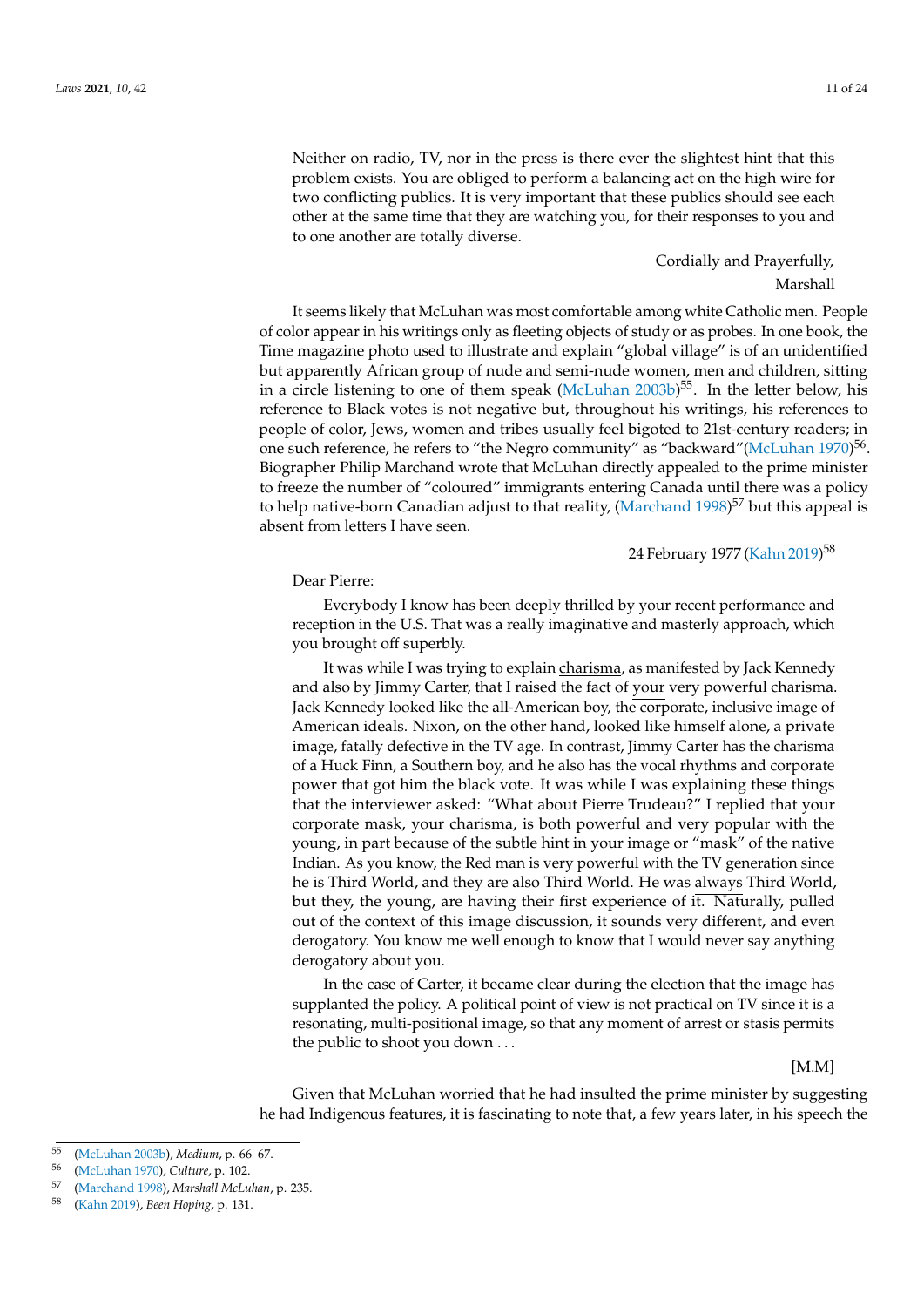night before the 1980 referendum on Quebec separating from Canada, Trudeau spiritedly "pointed to himself and said, 'I ask you: is this the face of an exclusively European man?'—a reference to the frequent speculation about his own Aboriginal blood" [\(Ricci](#page-23-8) [2009\)](#page-23-8)<sup>59</sup>.

1 February 1979 [\(Kahn](#page-23-0) [2019\)](#page-23-0) 60

## Dear Pierre:

Your thoughtful reply to my query about what line of thinking lay behind the bilingual policy brought to my mind the familiar phrase of Baudelaire in his Envoi to Les Fleurs du Mal, "Hypocrite lecteur, mon semblable, mon frere". The "lecteur" is the reader of the poem who "puts it on" as a mask through which he looks at the world. (The hypocrite is a mask-wearer.) When the reader "puts on" the poem he inevitably distorts it, and this is reciprocated by the poet, who "puts on" the reader as his "semblable" and his "frere" ...

If a poem has the natural and inevitable power of altering both the reader and the poet and their inter-relationship, how much more is this true of our two languages! The speaker of any language assumes it as a medium or a mask by which he experiences the world in a special way, and by which he relates to people in a very special way. The French tongue as a mask or medium at the federal level has a quite different meaning and function from the same tongue at the private level. A language in the hands of a lawyer or a judge or a bureaucrat has a quite different significance from the same language used by friends or enemies. I suggest that your approach to bilingualism as a means of "language equality" is abstract and objective, but not related to the experiential, subjective level. That is not to say this is a misguided attitude, but it merely indicates that the effects of languages as media are quite different from the input or intended meanings. All inputs have side effects which are usually considered irrelevant by the speaker or sender.

. . . Corinne and I thought that the Christmas card photo of you and the boys was and is most eloquent and delightful.

## [M.M]

Trudeau took up the Rimbaud quote in a later work, wondering what the "'two-face reader, so like me, my brother'" would say about the years his government had been in office if another government had been in power instead. He concluded that, "History cannot be judged by comparison with what might have been. All we can do is wonder if the players who made history found correct answers to the challenges presented by the unfolding of events" [\(Axworthy and Trudeau](#page-22-1) [1990\)](#page-22-1)<sup>61</sup>.

## **5. Privacy**

In a 1961 essay, McLuhan wrote that

"As we move into a world of multiple centers without margins, every facet of space awareness is altered both in private and public existence. The very concept of privacy, which originated with print culture in the 16th century, can no longer be sustained by the traditional means of partitioning space . . .

"Today, the entire human community is being translated into "auditory space", or into that "field of simultaneous relations", by electric broadcasting" [\(McLuhan](#page-23-20) [2016\)](#page-23-20)<sup>62</sup>.

He was positing print against electric media, especially radio, but a case can be made for screen time's similar effect. The world of private identity began to disappear with the advent of telegraphy, McLuhan wrote, while counterintuitively maintaining that

<sup>59</sup> [\(Ricci](#page-23-8) [2009\)](#page-23-8), *Pierre*, p. 158.

<sup>60</sup> [\(Kahn](#page-23-0) [2019\)](#page-23-0), *Been Hoping*, p. 143.

<sup>61</sup> [\(Axworthy and Trudeau](#page-22-1) [1990\)](#page-22-1), *Just Society*, p. 369.

<sup>62</sup> [\(McLuhan](#page-23-20) [2016\)](#page-23-20), *Nature of Media*, p. 61.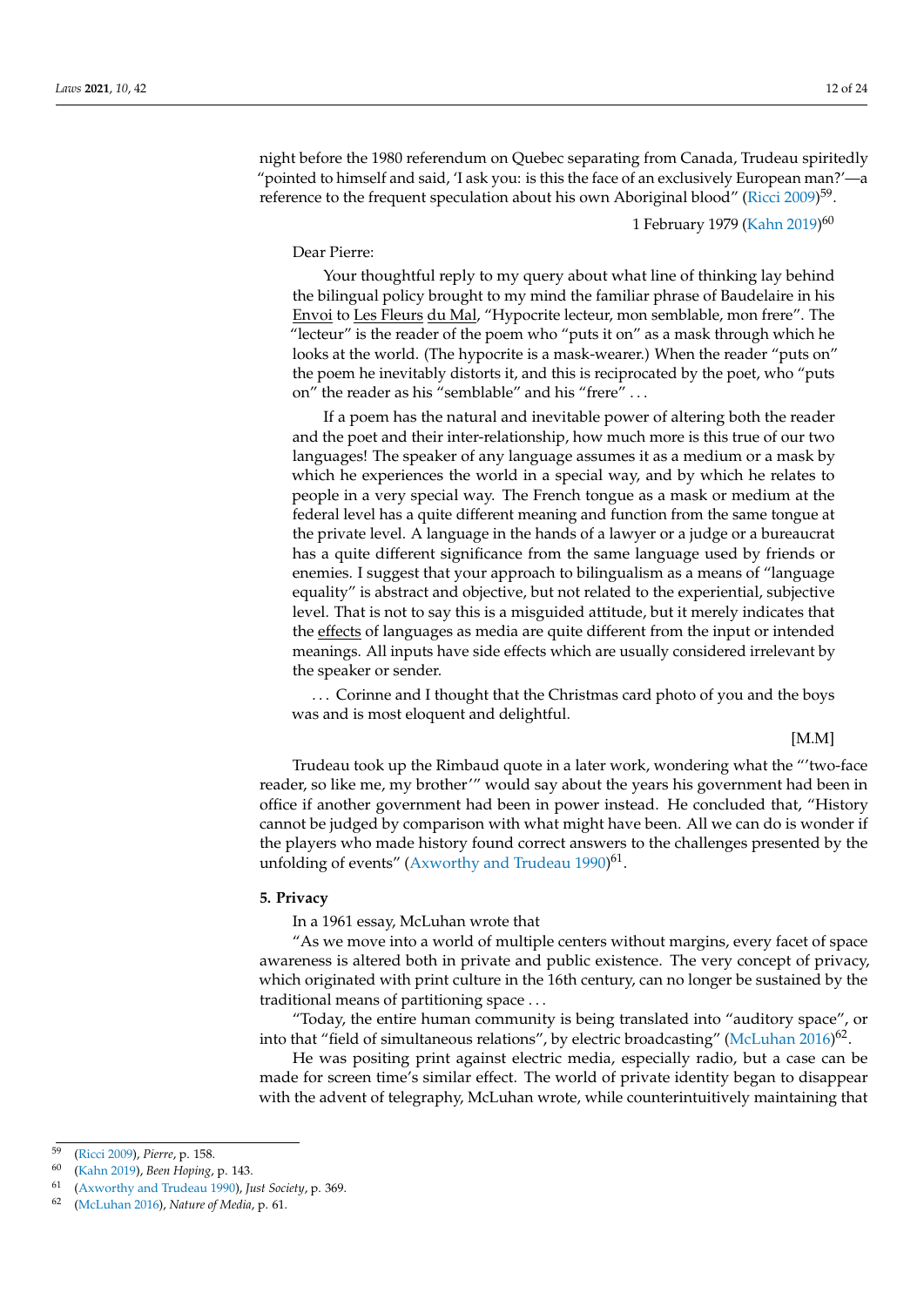private identity was "a definition of self which was achieved in a small community where everybody knew everyone else . . . " [\(McLuhan and Powers](#page-23-2) [1989\)](#page-23-2)<sup>63</sup>.

He wrote that printing, which resulted in books one could read in private, led to more compartmentalization of life and he perceived somewhat of a return to that in the 1960s, at least among young people: [\(McLuhan](#page-23-20) [2016\)](#page-23-20)<sup>64</sup>.

"Throughout the Middle Ages, there had been less separateness between men and women. Privacy, for example, was unwished. Houses had no hallways; bedrooms served as passageways and sleeping places for children, relatives and visitors, along with married couples. Under such circumstances, the sexual act merged easily with the rest of life. Language now considered intimate or vulgar was part of ordinary conversation" [\(McLuhan](#page-23-20)  $2016)^{65}$  $2016)^{65}$ .

McLuhan predicted that a wired world would shape information globally, which would shape both the world and the information, an echo of Winston Churchill's "We shape our buildings, and afterwards our buildings shape us". That phrasing has a catchy rhythm and meaning that have lasted—as one writer put it in 2020, "We thought we search Google, but now we understand that Google searches us" [\(Zuboff](#page-23-25) [2020\)](#page-23-25)<sup>66</sup>. Similarly, another writer noted that Google and Facebook and, in China, the companies Baidu and Tencent, are "attention merchants" which

" ... capture our attention by providing us with free information, services, and entertainment, and then they resell our attention to advertisers. Yet their true business isn't merely selling ads. Rather, by capturing our attention they manage to accumulate immense amounts of data about us, which are worth more than any advertising revenue. We aren't their customers—we are their product" [\(Harari](#page-23-26) [2018\)](#page-23-26)<sup>67</sup>.

# **6. Personal**

McLuhan and his wife, Corinne, had six children. The letters make a few references to only one of them, Teri. Corinne herself is not mentioned often and never in a context separate from Marshall. Despite references to Trudeau's marriage, there are none for the births of his children and no direct mention of his divorce, events which occurred during the period these men were in touch with each other. According to sources both formal and informal, Trudeau often visited the McLuhan home in Toronto, but the letters are silent on this point too. The letters also have nothing more than passing mentions of their shared interest, albeit with differing emphases, of things Asian. The archives do contain a condolence note from the McLuhans to Trudeau after his mother's death in January 1973 and the official thank you from Trudeau and his siblings but, based on the total picture, I think there is more, still restricted, correspondence in the archives and held by members of both of their families.

In the summer of 1974, the prime minister was preoccupied with an election, which he won, and personal problems.

20 September 1974 [\(Kahn](#page-23-0) [2019\)](#page-23-0) 68

# Dear Pierre:

Friends in the Ontario government told me yesterday that Davis<sup>69</sup> is moving for an immediate snap election to prevent any opposition organization and to anticipate the unpopularity he foresees resulting from economic impasse. I enclose a small essay on inflation in which I propose the only dis-equilibrium theory, so far as I know.

<sup>63</sup> [\(McLuhan and Powers](#page-23-2) [1989\)](#page-23-2), *Global Village*, p. 113.

<sup>64</sup> [\(McLuhan](#page-23-20) [2016\)](#page-23-20), *Nature of Media*, p. 138.

<sup>65</sup> [\(McLuhan](#page-23-20) [2016\)](#page-23-20), *Nature of Media*, p. 131.

<sup>&</sup>lt;sup>66</sup> [\(Zuboff](#page-23-25) [2020\)](#page-23-25), "Known Unknown".<br><sup>67</sup> (Useri 2018), "Transmar".

[<sup>\(</sup>Harari](#page-23-26) [2018\)](#page-23-26), "Tyranny".

<sup>68</sup> [\(Kahn](#page-23-0) [2019\)](#page-23-0), *Been Hoping*, p. 115.

William Davis, Conservative premier of Ontario from 1971 to 1985.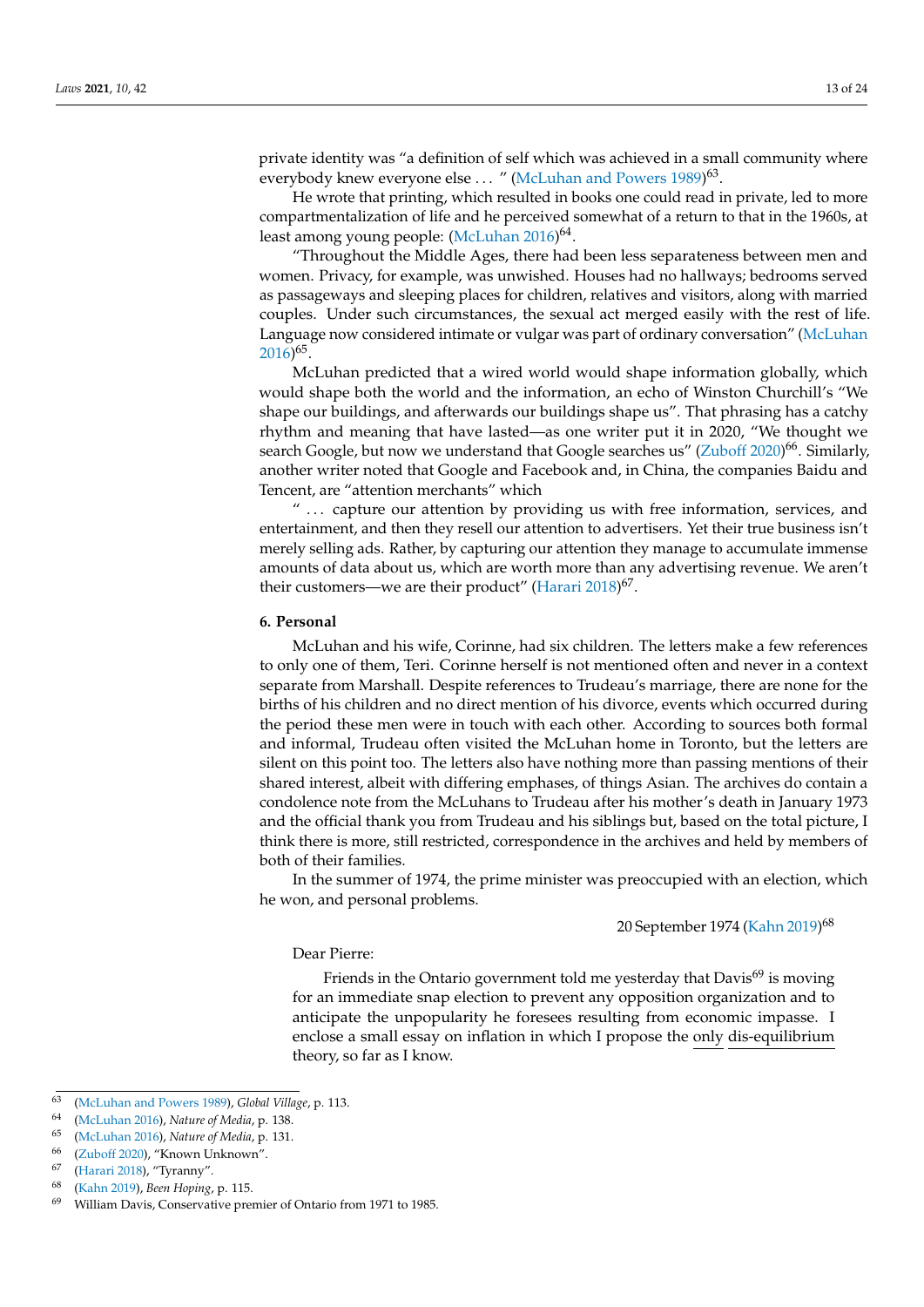Corinne and I are naturally distressed at Margaret's illness, and we shall pray.

yrs Marshall

Earlier that week, the news had featured Margaret's release from a Montreal hospital, giving the public notice that she might have mental health problems.

26 September 1974 [\(Kahn](#page-23-0) [2019\)](#page-23-0)<sup>70</sup>.

Dear Marshall,

A short note but I do want to thank you for your thoughtful letter of September 20 and for your essay on inflation—it is on my list of priority reading and study material.

I also owe you my thanks for your letter of June 13. I was absent from Ottawa almost continuously during the last two weeks of June and did not read your letter until after the election. It is a strange coincidence, but I fairly well followed your recommendation about the handling of hecklers, at a public meeting in Peterborough on July 6.

With my deep gratitude to you and Corinne for the prayers you are saying for Margaret—the latest news is encouraging.

> Sincerely, and God bless! Pierre July 30/75 [\(Kahn](#page-23-0) [2019\)](#page-23-0)<sup>71</sup>

Dear Pierre:

... Our daughter Teri, whom you met, has spent the last three weeks at the Moscow Film Festival. Her picture on Curtis, the photographer of North American Indians, having been one of three North American films chosen by the Russians, for their Festival. She has certainly found her creative outlet, though it has entailed some very vicious competition and frustration . . .

[M.M.]

14 October 1975 [\(Kahn](#page-23-0) [2019\)](#page-23-0)<sup>72</sup>.

Dear Marshall,

... In closing, I must say how pleased I was to learn about the creative outlet ... and frustration (!) your Teri found at the Moscow Film Festival. Please pass along my warmest congratulations for her so successful picture on Curtis. Your "jests" were, indeed, highly refreshing: I will look forward to making use of them on an "appropriate occasion".

Margaret joins me in wishing you all the very best.

I cannot end this letter without a reference to our friend Jim Davey, since he and I so enjoyed discussing your letters together. He left us at a time when we in the government needed his counsel badly. But then, there is no time when a man like Jim isn't needed . . . I am sure he is helping us, and Pat and the family, with his prayers.

In friendship

Pierre

Davey had died that summer after falling from the roof of his home while removing storm windows [\(Cook](#page-23-27) [2006\)](#page-23-27)<sup>73</sup>.

<sup>70</sup> [\(Kahn](#page-23-0) [2019\)](#page-23-0), *Been Hoping*, p. 116.

<sup>71</sup> [\(Kahn](#page-23-0) [2019\)](#page-23-0), *Been Hoping*, p. 122.

<sup>72</sup> [\(Kahn](#page-23-0) [2019\)](#page-23-0), *Been Hoping*, p. 124.

[<sup>\(</sup>Cook](#page-23-27) [2006\)](#page-23-27), Teeth, p. 162.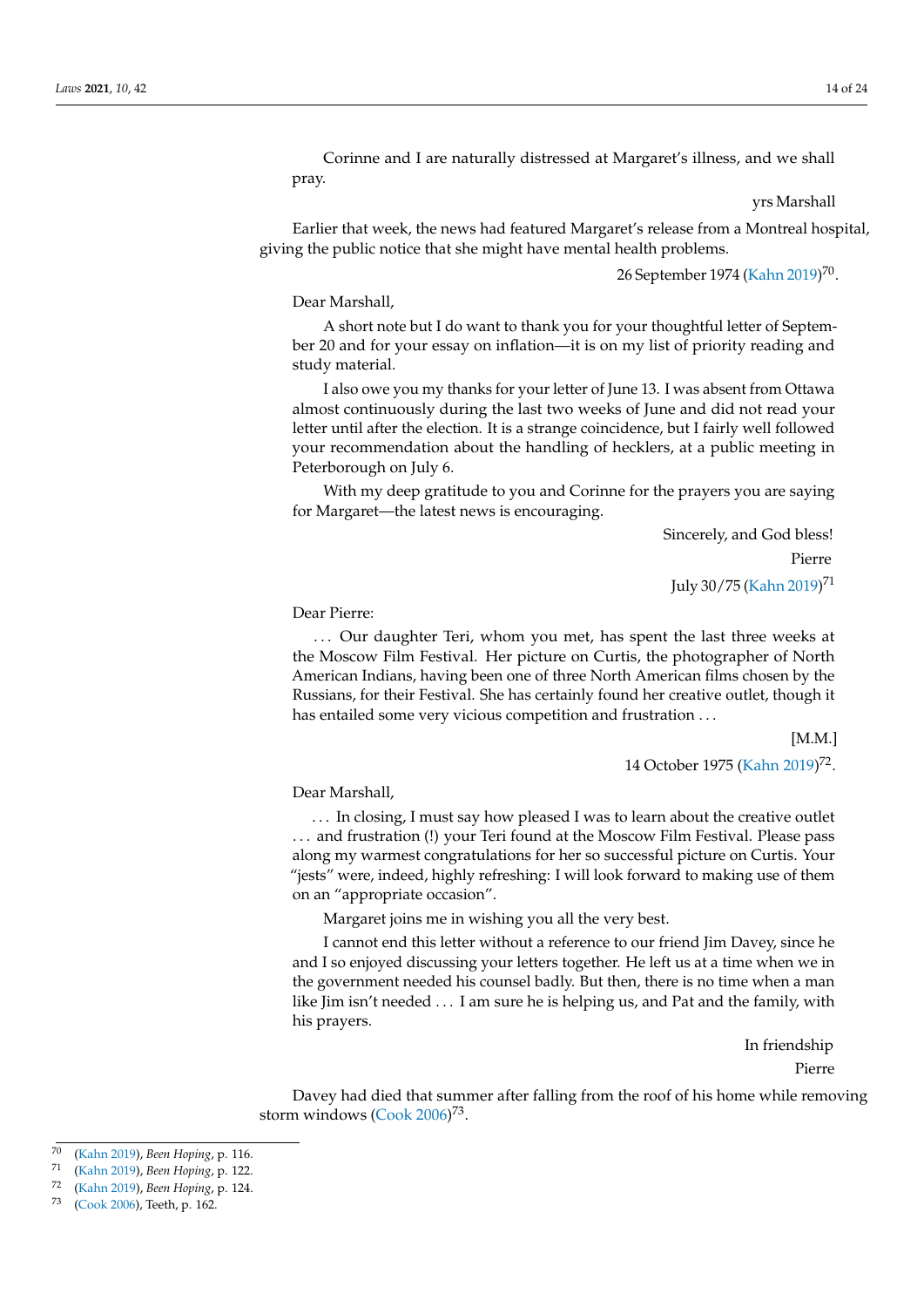# 13 December 1976 [\(Kahn](#page-23-0) [2019\)](#page-23-0) 74 .

Dear Marshall.

I am sorry to hear that you have not been well and hope that you are steadily improving. I appreciate your taking the time to send me the interesting articles on the use of television in the American presidential campaign. As ever, I rely on you to keep me informed of developments in the field of communications.

With best personal regards, and prayers,

Yours sincerely,  $[PE.T.]$ 

McLuhan had serious health problems for many years, but did not like to dwell on them, which may be why they were so seldom mentioned in the correspondence.

25 July 1977 [\(Kahn](#page-23-0) [2019\)](#page-23-0) 75

## Dear Marshall,

Thank you for your May 11 letter and the enclosed note. I apologize for the delay in replying.

You continue to fascinate us with your treatises on the interaction and interrelation between technology and man. Your recent thoughts on the effects of the media on private morality present provocative though frightening observations of our society. One begins to wonder if our age of rapid communication leaves room for anything private—not just morality but thoughts and even creativity.

I welcome your correspondence, Marshall. You open to me an opportunity to turn my thoughts to different channels. I look forward to hearing more on your ideas of "private" morality.

Yours sincerely, and in friendship,

Pierre

When I was twenty, I was greatly influenced by Christian humanists like Maritain, and Christian existentialists like Mounier and Berdiaeff, who—in reaction to Descartes' dualism were teaching us to "incarnate" our souls into our bodies, and hence to better relate to Natural Law.

The T.V. age has created a new dualism, but the disembodiment is just as effective as the cartesian one. Can we get the T.V. generation interested in books? In natural law? In private morality?

P.

Everything in this letter, from "and in friendship" on, was handwritten. After McLuhan's death, Trudeau said their friendship "'freed me up,'" allowing him to probe wherever his thoughts led without worrying about and getting stopped by possible contra-dictions [\(English](#page-23-28) [2006\)](#page-23-28)<sup>76</sup>.

# **7. Public/Private**

A discussion of public and private in the mutual light of each other can quite naturally be a discussion of the individual in relation to the state or corporate entity and that thread does exist in the correspondence, but is beyond the scope of this paper. However, because working to understand the best balance was so fundamental to Trudeau's being, one of his statements on the subject needs to be included here. Several years before becoming prime minister, he wrote that the state " . . . must take great care not to infringe on the conscience of the individual. I believe that, in the last analysis, a human being in the privacy of his

<sup>74</sup> [\(Kahn](#page-23-0) [2019\)](#page-23-0), *Been Hoping*, p. 129.

<sup>75</sup> [\(Kahn](#page-23-0) [2019\)](#page-23-0), *Been Hoping*, p. 135.

<sup>76</sup> [\(English](#page-23-28) [2006\)](#page-23-28), *Citizen*, p. 257.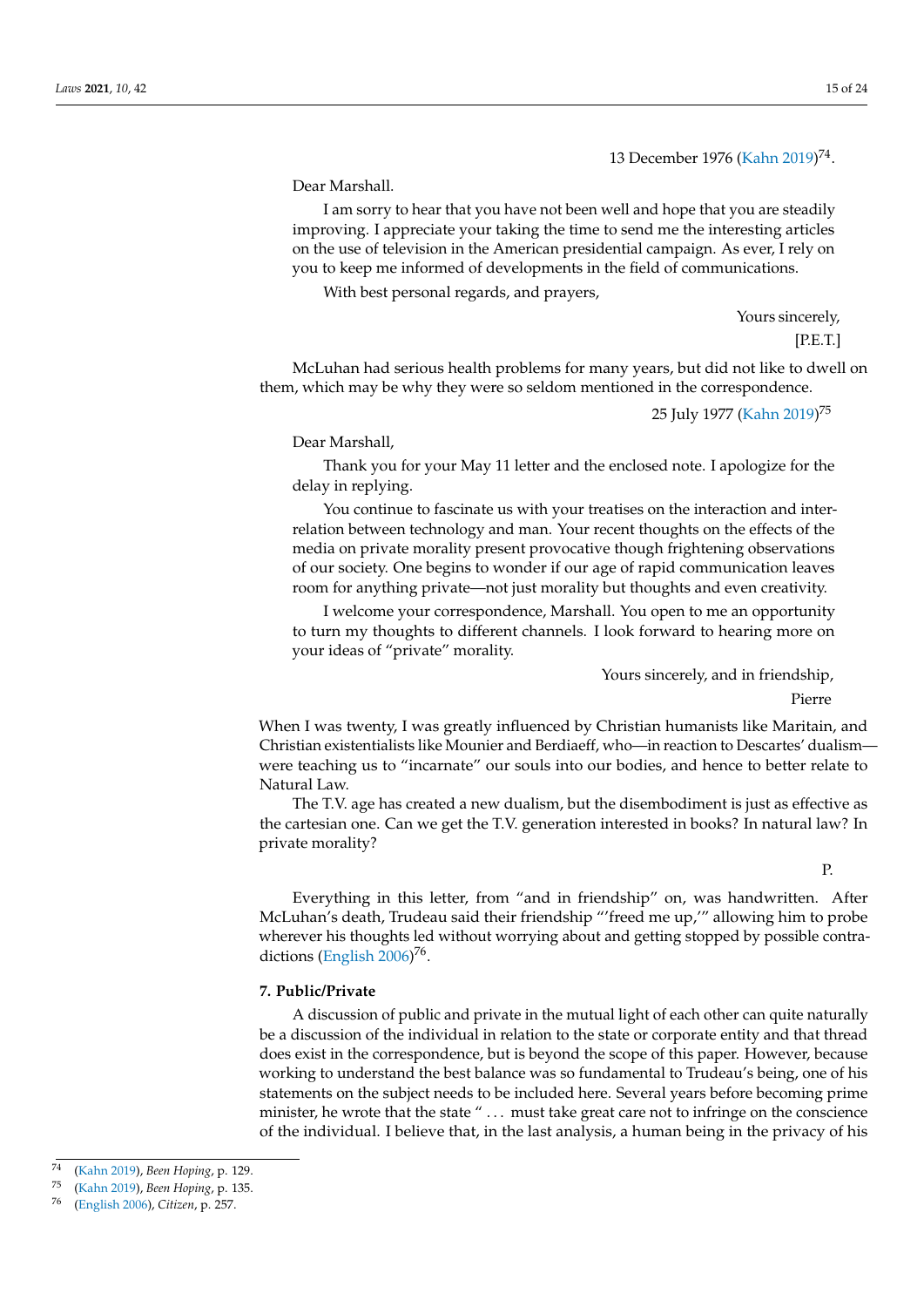own mind has the exclusive authority to choose his own scale of values and to decide which forces will take precedence over others. A good constitution is one that does not prejudge any of these questions, but leaves citizens free to orient their human destinies as they see fit" [\(Trudeau](#page-23-1) [1968\)](#page-23-1)<sup>77</sup>.

Years later, reminiscing about the criminal codes changes he introduced to Parliament just before becoming Liberal leader, which included liberalized laws on homosexuality and abortion, Trudeau wrote that "What is considered sinful in one of the great religions to which citizens belong isn't necessarily sinful in the others. Criminal law therefore cannot be based on the notion of sin; it is crimes that it must define. But I also had to make it understood that in decriminalizing a given action, the law was in no way challenging the moral beliefs of any given religion" [\(Trudeau](#page-23-17) [1993\)](#page-23-17)<sup>78</sup>.

The following letter mixes the public and the private in intriguing ways. The dinner it refers to took place very soon after the October Crisis, which must be at least one of the "political developments" referred to, and McLuhan, for the first and only time in the correspondence, tells the prime minister he will "report" back. Just as interesting, McLuhan points out how good it felt that all the dinner guests felt free to be completely themselves that evening.

3 December 1970 [\(Kahn](#page-23-0) [2019\)](#page-23-0)<sup>79</sup>

# Dear Mr. Trudeau:

Since the dinner on Friday, November 27, much of the time I have been down with flu. My first act since recovery is to thank you for the wonderful evening and the incomparable honour which you conferred upon me and my family. Teri and Corinne insist that their lives have an entirely new dimension as a result of that event! Part of the satisfaction, however, was in the assured feeling that each of us was in fact being entirely "himself". The events of the next day—the unveiling of the dramatic hat and cloak, the kick-off, and the Alouette triumph<sup>80</sup>—all seemed to be an extended part of the same euphoric experience of our dinner meeting.

Your comments on the political developments in Canada have been recurring in my thoughts. I know some good fruit will come of this, and I shall report to you before too long.

> In friendship and esteem, [M.M.] 11 December 1970 [\(Kahn](#page-23-0) [2019\)](#page-23-0) 81

Dear Mr. McLuhan:

I was pleased and touched at your kindness in sending to me the inscribed copies of "Culture Is Our Business", "From Cliché to Archetype", and "The Literary Criticism of Marshall McLuhan 1943/1962".

I will be delighted to have them in my own personal library, not only so that I can have them close at hand but also because they will be a pleasant reminder of an enjoyable evening that I spent in company with Mrs. McLuhan, Teri, yourself, and the Daveys.

It was very thoughtful indeed of you to think of me in this way.

Yours sincerely,

Pierre E. T.

<sup>77</sup> [\(Trudeau](#page-23-1) [1968\)](#page-23-1), *Federalism*, p. 11.

<sup>78</sup> [\(Trudeau](#page-23-17) [1993\)](#page-23-17), *Memoirs*, p. 83.

<sup>79</sup> [\(Kahn](#page-23-0) [2019\)](#page-23-0), *Been Hoping*, p. 84.

<sup>&</sup>lt;sup>80</sup> The Montreal Alouettes football team defeated the Calgary Stampeders 23 to 10 in Toronto to win the Grey Cup, the top prize in Canadian professional football.

<sup>81</sup> [\(Kahn](#page-23-0) [2019\)](#page-23-0), *Been Hoping*, p. 84.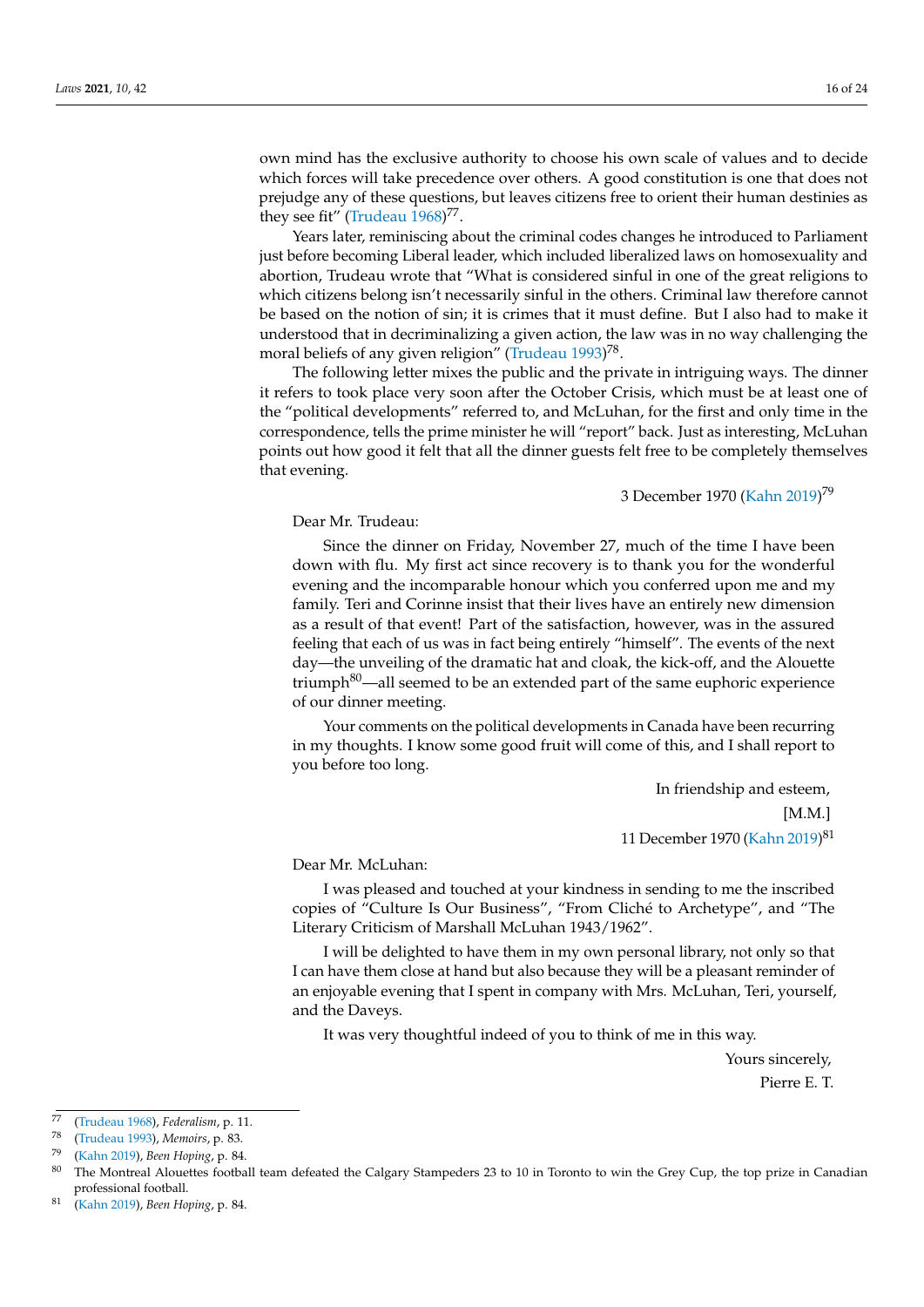In "Culture Is Our Business", McLuhan sent out a probe that would figure in letters to the prime minister: "The entire Western world is going East (tribal) and inward. The East is detribalizing—going West and outward. No such macroscopic revolution ever occurred before. All identity images, private and corporate, dissolve. Violent struggle to regain these images ensues" [\(McLuhan](#page-23-24) [1970\)](#page-23-24)<sup>82</sup>.

# 5 March 1971 [\(Kahn](#page-23-0) [2019\)](#page-23-0)<sup>83</sup>

## Dear Pierre:

We rejoice in your marriage and in the enormous discomfiture of many of your enemies! We also rejoice in the loveliness of your bride, and in sharing the Catholic faith with both of us.

> Many blessings. [M.M]

Trudeau had insisted Margaret convert to Catholicism. "That Trudeau's behaviour throughout his life was tied up with his religiosity was usually unfathomable to those who were taken in by his public mask" [\(Clarkson and McCall](#page-23-9) [1990\)](#page-23-9)<sup>84</sup>. He apparently wanted to keep his attendance at church private and did not allow photographers to take pictures of him going to church [\(Trudeau](#page-23-29) [1996\)](#page-23-29)<sup>85</sup>.

8 March 1971 [\(Kahn](#page-23-0) [2019\)](#page-23-0)<sup>86</sup>

Dear Jim:

We have naturally been delighted by the great Pierre and Margaret wedding event. Surely there is nothing in the history of democratic politics to match the mise en scène of this event. It was not only a personal but a political triumph, putting both the opposition and the media in Pierre's pocket, as it were. The media people have to be grateful for being duped, since their unpreparedness was very much part of the show . . .

> Cordial greetings, yrs

Marshall

17 October 1973 [\(Kahn](#page-23-0) [2019\)](#page-23-0) 87

#### CONGRATULATIONS. HAPPY BIRTHDAY AND CONGRATULATIONS ON CHINA TRIUMPH.

## MARSHALL McLUHAN

A week earlier, Trudeau had flown to the People's Republic of China, making him the first Canadian prime minister to visit the PRC. His birthday was October 18. He thanked McLuhan for the above telegram, which so succinctly combined the personal with the public. McLuhan often sent birthday greeting to the prime minister, but this does appear to have been reciprocal.

26 March 1974 [\(Kahn](#page-23-0) [2019\)](#page-23-0)<sup>88</sup>

Dear Pierre:

There may be some relevance in the questions that Clare Booth Luce<sup>89</sup> asked recently, and my replies. First, her questions:

- <sup>86</sup> [\(Kahn](#page-23-0) [2019\)](#page-23-0), *Been Hoping*, p. 85.
- <sup>87</sup> [\(Kahn](#page-23-0) [2019\)](#page-23-0), *Been Hoping*, p. 104.
- <sup>88</sup> [\(Kahn](#page-23-0) [2019\)](#page-23-0), *Been Hoping*, p. 107.

<sup>82</sup> [\(McLuhan](#page-23-24) [1970\)](#page-23-24), *Culture*, p. 66.

<sup>83</sup> [\(Kahn](#page-23-0) [2019\)](#page-23-0), *Been Hoping*, 85.

<sup>84</sup> [\(Clarkson and McCall](#page-23-9) [1990\)](#page-23-9), *Obsession*, p. 56.

<sup>85</sup> [\(Trudeau](#page-23-29) [1996\)](#page-23-29), *Current*, p. 302.

Clara Booth Luce, author and diplomat, converted to Catholicism in 1946.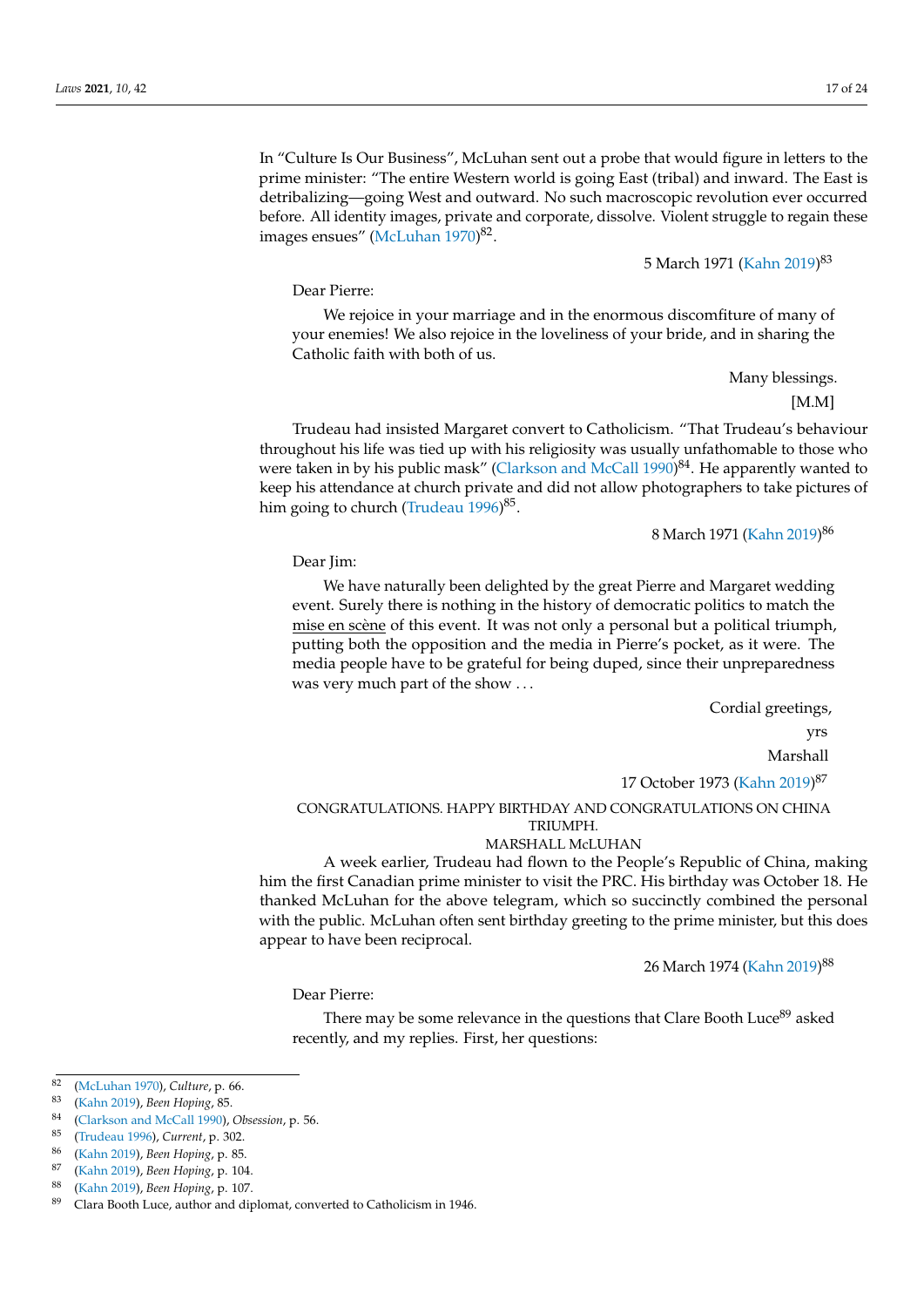. . . (2) Please explain why you think (or don't think) that the impeachment of R.N. is going to purify democratic politics and "restore integrity" to Government, and how this will help us control inflation, pollution, repair the breach with NATO, etc.

... I have discovered over the years that the effects of innovation are always subliminal, and people resent having this pointed out, feeling that you are invading their privacy in so doing.

Let us turn, then, to your question about the impeachment of Richard Nixon. Nixon and the U.S.A. are caught between the First World and the Fourth World. That is, while having all its commitments to the old Graeco-Roman hardware, it is totally involved in the new electronic information environment which is dissolving all the controls and all the goals of the First World. The Fourth World, or the electronic world, reduces personal identity profiles to vestigial level and, by the same token, reduces moral commitments in the private sector almost to zero. Paradoxically, however, as private morals in the private sector sink down, new absolutist demands are made of ethics in the public or political sector. R.N. had the misfortune to bring the old private morals into the public place just when this reversal had occurred. There is also the misfortune of his image which is intensely private and non-corporate and therefore totally unsuited to TV (Charisma is looking like a lot of the people—anything except one's self!).

The U.S., the only great country in the world based on a written constitution, has no way of coping legally or politically with the new oral and acoustic situations created by the electronic bugging and the general X-ray procedures in the entire private sector. Man-hunting has become the biggest business on the planet in the electronic age, and is a return to the Paleolithic conditions of the hunter . . .

You are most generous in even noticing my Civic Award, and it is quite princely of you to have written me about it. Mrs. McLuhan joins me in heartiest and most cordial regards to you and your family . . .

## [M.M.]

The prime minister replied to McLuhan immediately, particularly attracted by some of the comments on money and by the use of First, Second, Third and Fourth Worlds as a way to interpret current events. But there was an election coming in July and Trudeau let the correspondence lapse for a while, a not unusual pacing of their letters.

17 February 1975 [\(Kahn](#page-23-0) [2019\)](#page-23-0)<sup>90</sup>.

## Dear Marshall

Many thanks for your letter of January 22 commenting about the two articles on multi-national corporations which appeared in the December 2 and 9, 1974 issues of the New Yorker.

Your remarks are typically incisive. I have been able to secure a copy of the articles and propose to give them a careful reading.

Margaret and I are grateful to you and Corinne for your continued prayers. With warm regards to you both.

Sincerely,

Pierre

Serious social issues, including abortion rights and capital punishment, were significant parts of the political climate in Canada at the time and, in the summer of 1976, capital punishment was abolished, after having been under a moratorium for years. Trudeau was in favor of this move. McLuhan was not.

<sup>90</sup> [\(Kahn](#page-23-0) [2019\)](#page-23-0), *Been Hoping*, p. 119.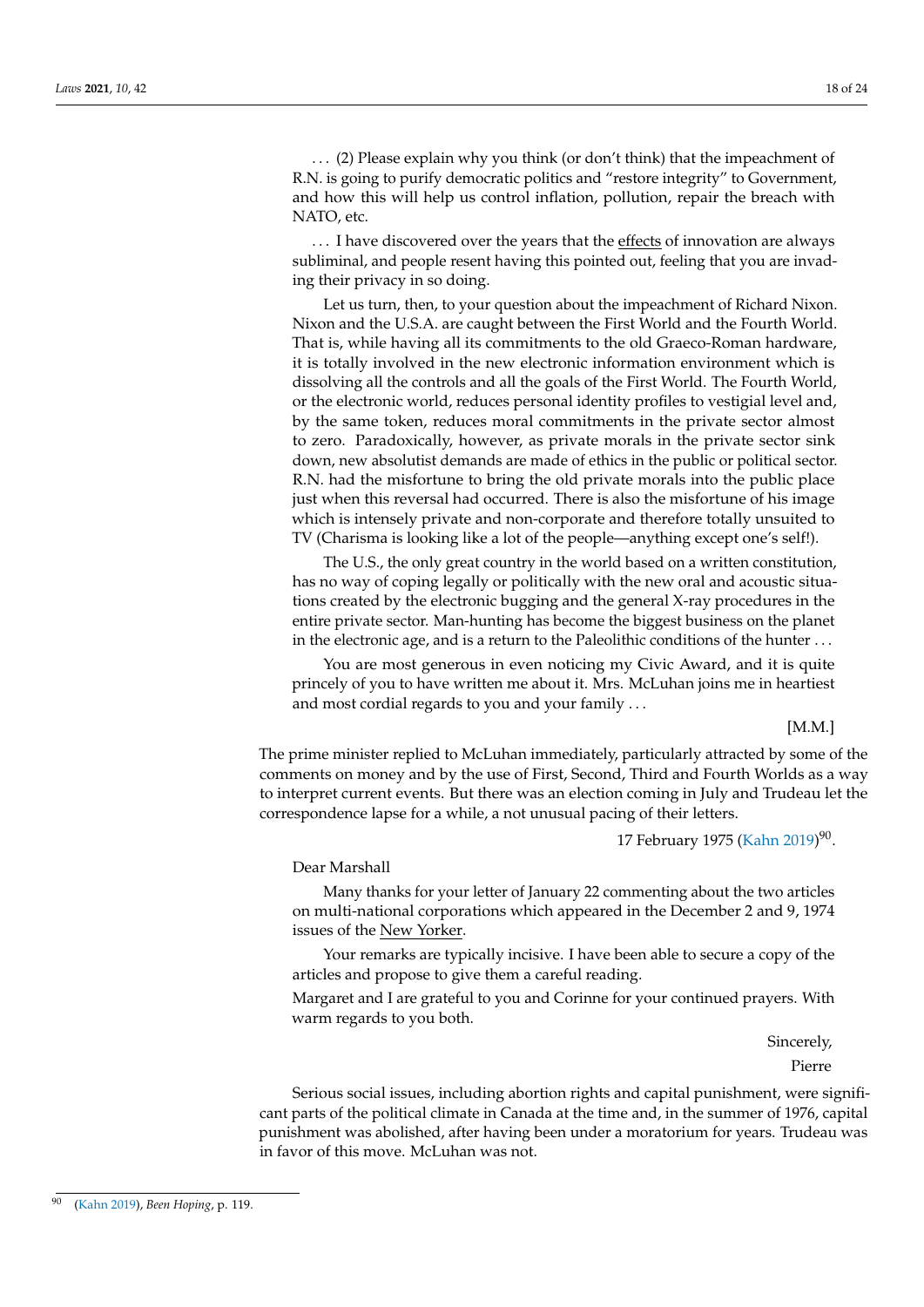# 2 July 1975 [\(Kahn](#page-23-0) [2019\)](#page-23-0)<sup>91</sup>

Dear Pierre:

I think this may be a rather important note, and its brevity should be no indication of its significance. Apropos the problem of hanging and capital punishment, there seems to be a universal assumption that hanging is punitive, retaliation for misdeeds. I suggest that this is a very minor aspect of the matter. The central significance of capital punishment is the ritual that it entails, and this ritual serves primarily to enhance the significance and importance of human life by drawing attention to the decisive and infinite implications of the moment of death . . .

We live in a time when the coalescing of all people on earth into a single mass-public has diminished human private identity almost to the vanishing point. Anybody at a ball game, for example, is a nobody, and the entire planet has become our ball park. Under electric conditions of our inter-involvement of all mankind, the information environment has blanketed and smothered private identity. This effect has made human life appear very cheap indeed. The TV generation cannot feel very much importance attaching to the private person. On the other hand, the loss of private identity which has come rather suddenly upon Western man has produced a deep anger at this rip-off of his private self.

There are two kinds of violence relating to the same situation, first, the kind that comes from the unimportance of everybody, and second, the kind that comes from the impulse to restore one's private meaning by acts of violence. On the frontier everybody is a nobody and violence is the order of the day. Electronic man lives on such a frontier at all times, doubting his identity and his survival alike. Psychologically considered, violence is an attempt to restore order to achieve identity.

> With prayers for you and Margaret Yrs Marshall 13 December 1977 [\(Kahn](#page-23-0) [2019\)](#page-23-0) 92

Dear Pierre:

We deeply appreciated your princely hospitality at the "Three Little Rooms", [\(Molinaro et al.](#page-23-15) [1987\)](#page-23-15)<sup>93</sup> and your presence at our seminar left a very deep impression of your cordial and lively person.

One of the things we have been working over in the seminar has been the problem of inflations and joblessness, two closely related things. To put both matters very briefly, the nature of work has changed drastically since we have begun to live in a simultaneous information environment . . . The major form of work in the electronic age has become "keeping an eye on other people", whether audience research or public relations or simply espionage. It is sometimes called "data processing" ...

The main verb in all this is the speed of light, which also alters the role of politician from a party representative to a charismatic image. This image obsolesces parties and policies alike. This is very compressed, but I know you are busy—perhaps not too busy to hear a joke that has just turned up. It concerns a traveler returning from the U.K. with a dozen bottles of whiskey. At the Customs he is asked: "What have you got here?" He replies: "Holy water". The

<sup>91</sup> [\(Kahn](#page-23-0) [2019\)](#page-23-0), *Been Hoping*, p. 120.

<sup>92</sup> [\(Kahn](#page-23-0) [2019\)](#page-23-0), *Been Hoping*, p. 136.

<sup>93</sup> Three Small Rooms, a popular upscale restaurant of the era, at the Windsor Arms hotel in Toronto. [\(Molinaro et al.](#page-23-15) [1987\)](#page-23-15), *Letters,* p. 537.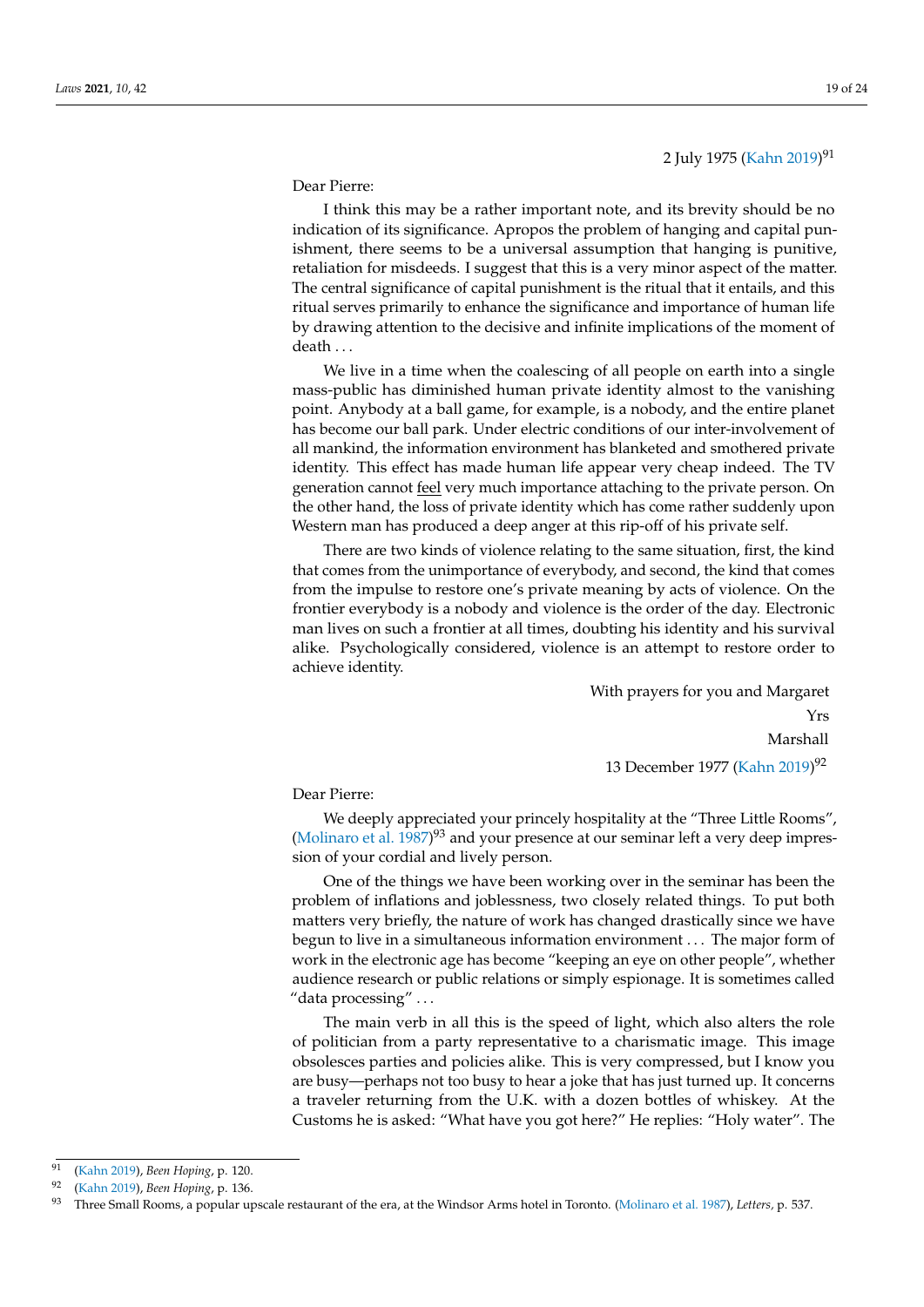Customs officer opens one of the bottles and takes a swig, and says: "That's not holy water—that's whiskey!" At this the traveler exclaimed rapturously: "It's a miracle!"

Corinne and I pray that your Christmas and New Year will be liberally strewn with miracles!

[M.M.]

Trudeau's appearance at McLuhan's weekly university seminar has become legendary among students who were there.

The following letter is McLuhan's last to Trudeau; he suffered a major stroke three weeks later which left him unable to communicate effectively in any medium.

7 September 1979 [\(Kahn](#page-23-0) [2019\)](#page-23-0)<sup>94</sup>

Dear Pierre:

I think there is no question but that your beard has cooled your image many degrees! There may be a time when you would wish to hot it up again . . .

Another matter is that this is the last year for the Centre as it is presently related to the University of Toronto. This is mainly a financial matter, although there is also the fact that they cannot find anybody to replace me. I personally know of some possible replacements and this could be one of the matters I would like to discuss with you when we get together . . .

[M.M.]

The university moved unceremoniously quickly to shut down McLuhan's Centre once he was disabled. Trudeau was among those who failed in the attempt to get the school to change its mind.

28 April 1980 [\(Kahn](#page-23-0) [2019\)](#page-23-0)<sup>95</sup>.

## Dear Marshall,

I have been hearing about the difficulties you are presently experiencing at the Centre and would like you to know that you are in my thoughts. You had intimated that there were financial problems, but I had no idea that the University was considering closing the Centre.

Who knows better than you and I the bitter irony of the old saw about a prophet in his own land . . . However, you can be assured of a prominent place not only in Canadian history, but in the annals of technocracy. It is heartening to see that the press is treating you with the respect you are owed.

All the best to you and Corinne.

Yours sincerely, and God bless, Pierre 7 January 1981.

## My dear Corinne,

It is with great sadness that I write to express my sympathy to you and your family. Despite the setback which Marshall suffered more than a year ago, the news of his death was still a terrible shock.

Much will be said and written, and rightly so, about his marvelous intellect, his years of teaching, his global eminence as a social theorist, as a seminal scholar and writer. But the dominant thoughts in my own mind are of you and your children, and of my own sense of loss.

<sup>94</sup> [\(Kahn](#page-23-0) [2019\)](#page-23-0), *Been Hoping*, p. 146.

<sup>95</sup> [\(Kahn](#page-23-0) [2019\)](#page-23-0), *Been Hoping*, p. 148.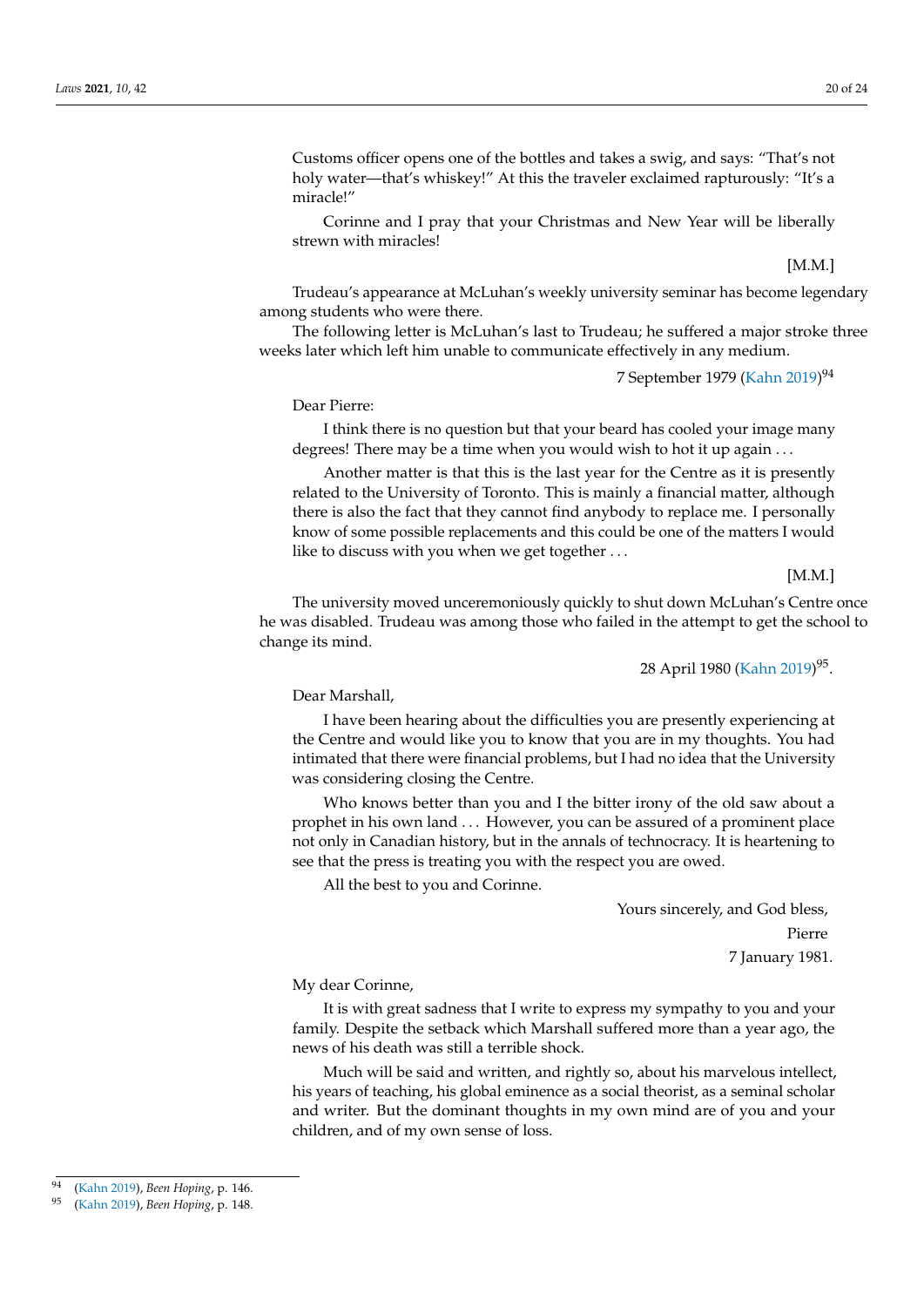I have longed valued his friendship, and have warm memories of our stimulating conversations. His letters were a constant delight, even when they included those terrible puns he used to urge me to use in political debate.

Marshall's life and work increased my sense of pride in being a Canadian. His crackling mind provided me with much pleasure and many lasting insights. His work, I am sure, will live on to challenge thoughtful men and women of future generations.

At this time, perhaps what is of most consolation to you is your knowledge of his great faith, and of the goodness of his life. He was a man whose fame did not dilute his profound awareness that our destiny in life is to love and to serve.

In the name of the government and people of Canada, I want to express the sympathy of a nation which is saddened by his death, and grateful for his life. For my part, I simply pray that God will grant strength, lasting peace and serenity of spirit to you and your family.

Yours sincerely,

Pierre

Trudeau was one of those who worked to ensure that McLuhan's papers were placed in archives in Canada.

## **8. Secret**

The available correspondence does not mention the 1970 October Crisis. This traumatic event in Canadian history and prominent marker in both Trudeau's time in government and legacy involved domestic terrorism in Quebec and Trudeau's invocation of the federal War Measures Act, the first time the law had been invoked in peacetime. One of the events precipitating the crisis—the kidnapping of British trade commissioner James Richard Cross—made Canada "the first Western nation to experience a political kidnapping at home" [\(Crelinsten and Schmid](#page-23-30) [1992\)](#page-23-30)<sup>96</sup>. Pierre Laporte, Quebec's deputy prime minister of Quebec and a friend of Trudeau, was kidnapped and murdered.

Trudeau taped a speech to the country, broadcast the night before Laporte's body was found. The public "icy calm" man Canadians saw on-screen worked on that image during the taping: "During the brief delay while the television crew changed its tape magazines, he did push ups on his office rug and, with his back against the wall, deep-breathing exercises" [\(Buckley](#page-23-31) [1970\)](#page-23-31)<sup>97</sup>.

Davey directed "the Strategic Operations Centre that devised the federal government's response" [\(Cook](#page-23-27) [2006\)](#page-23-27)<sup>98</sup> and he continued to be involved once the immediate crisis passed, including accompanying Cross on his flight back to England. What to tell the media and how and when were critical matters, so I have trouble believing McLuhan held back from giving Trudeau advice, solicited or not, directly or through Davey. There is just a hint in McLuhan's December 3, 1970 letter to Trudeau, as mentioned earlier, and there is foreshadowing in the following memo, which refers to recent events in Montreal, including the FLQ bombing of the stock exchange and the riot at Sir George Williams [now Concordia] University.

31 March 1969 [\(Kahn](#page-23-0) [2019\)](#page-23-0)<sup>99</sup>

MEMORANDUM FOR MR. LALONDE From: J.M. Davey Re: Toronto Visit—Thursday, April 3rd

<sup>&</sup>lt;sup>96</sup> [\(Crelinsten and Schmid](#page-23-30) [1992\)](#page-23-30), "Terrorism", p. 309.

[<sup>\(</sup>Buckley](#page-23-31) [1970\)](#page-23-31), "Testing".

<sup>98</sup> [\(Cook](#page-23-27) [2006\)](#page-23-27), *Teeth of Time,* p. 117.

<sup>99</sup> [\(Kahn](#page-23-0) [2019\)](#page-23-0), *Been Hoping*, p. 69.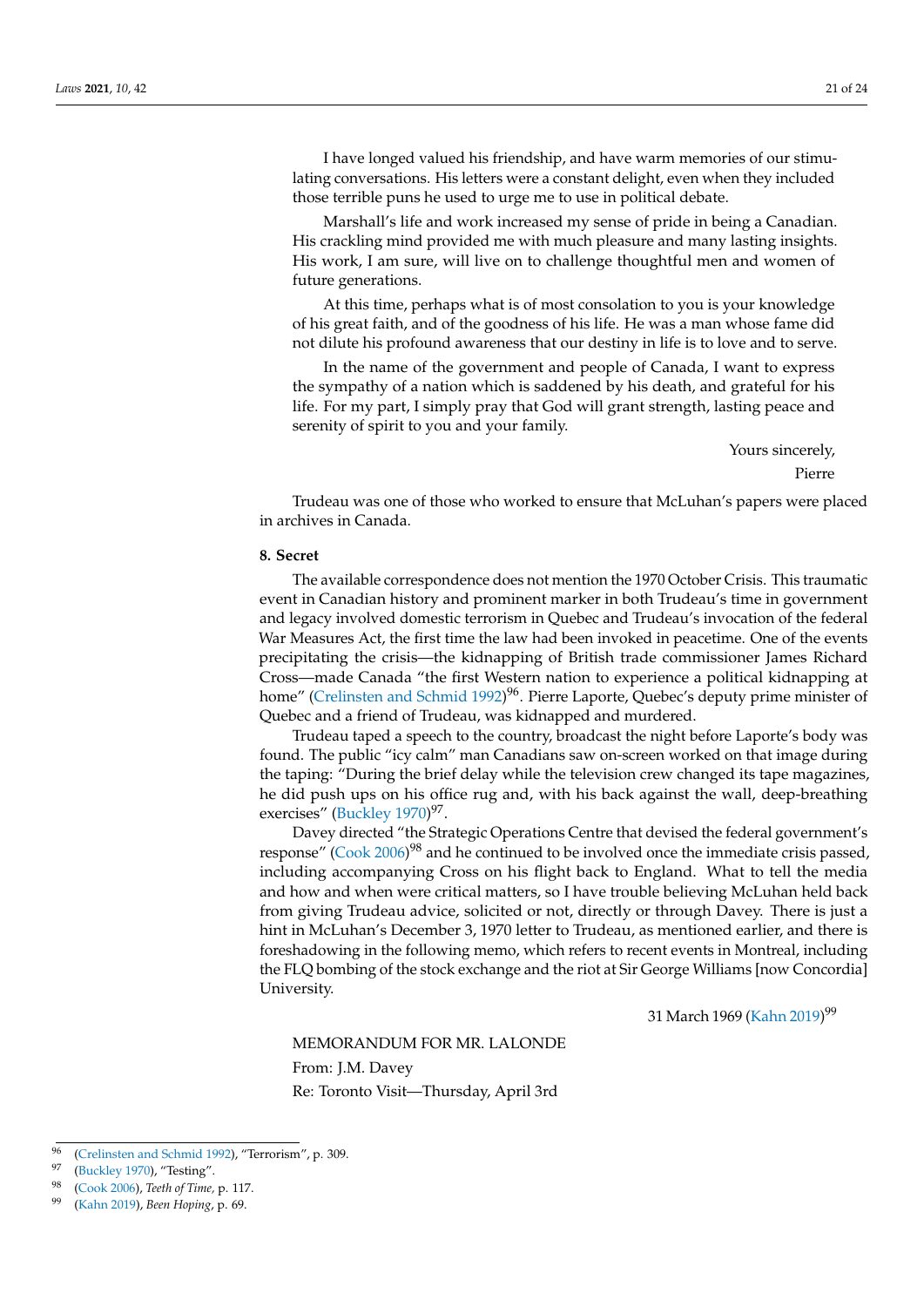I will be in Toronto next Thursday to visit Dr. Marshall McLuhan. This is a follow-up from an exchange of correspondence between Dr. McLuhan and the Prime Minister. I want to discuss the whole question of the use of television as a vehicle of public information but with particular emphasis on such events as Federal-Provincial Conferences.

While I am there I also intend to meet Superintendent Harold Genno, of the Metropolitan Police. I gather, from the attached clipping, that he has made a study of the question of police tactics and relations during public manifestations. Don Wall [\(Wall](#page-23-32) [2021\)](#page-23-32)<sup>100</sup> is aware of my visit.

While we are on the subject, you might want to consider asking a number of questions of the Department of National Defense. Last week the Government was in the position where it might have had to furnish armed forces to assist the Montreal police. In this instance, the Government would have had no option had a written request been made for such support. While everyone concerned is happy that the eventuality did not arise, I can't help asking myself what would have been the outcome if it had.

## Question:

If the Armed Forces are under this obligation, what in their training would give them the necessary experience and competence?

Do the Armed Forces receive specialized training in crowd control and relations with manifesters under such conditions?

Which troops would have been used on this occasion, were they in particular, adequately trained to carry out the task?

What will we do in future if we receive another such request?

One wonders whether such a memorandum would even have been written today. Starting with photocopying, as McLuhan presciently pointed out, more boundaries were erased:

"For example, Xerox extends the function of the typewriter almost to the point where the secret, personal memo is moved into the public domain, as with the Pentagon Papers. When notes for briefing individuals or groups are first typed and then Xeroxed, it is as if a private manuscript were put in the hands of the general reader...Contemporary dialogue in committees depends very much on this new Xerox service; but the very public character of the service is difficult to restrict. The result is that confidential briefing is now beginning to take an oral rather than a written form" [\(McLuhan](#page-23-20) [2016\)](#page-23-20) $^{101}$ .

# **9. Conclusions**

There is a strong urge when examining a relationship to try to prove that one of those involved had an influence on the other or that there was an influence that was mutual. This cannot be proven with Trudeau and McLuhan, as it cannot with most friendships, though I am sure Trudeau did learn something from McLuhan about handling media and presenting himself to the public through them.

A fuller picture will emerge as archival restrictions end. Public archives such as LAC are in a strange situation, tugged between openness and gatekeeping and answerable to a number of bosses and regulations. A change in the laws in France in 1979 led to results that were not clear cut and remind me of my own work with the very helpful archivists in Ottawa: "Depending on whether one was working on a sensitive subject or one considered sensitive (which was often a question of the individual archivist's mood at the lower echelon, or the liberalism of the institution which created the document at the

<sup>100</sup> Don [Wall](#page-23-32) [2021,](#page-23-32) [https://books.google.com/books?id=saM\\_hcySs20C&pg=PA295&lpg=PA295&dq=Don+Wall+and+RCMP&source=bl&ots=](https://books.google.com/books?id=saM_hcySs20C&pg=PA295&lpg=PA295&dq=Don+Wall+and+RCMP&source=bl&ots=QfplIA6x5k&sig=Hq_TRwIfizZKzjJPhK_Yea80RBA&hl=en&sa=X&ved=0ahUKEwjvrKDNgu7KAhXFgZAKHTckAwEQ6AEIRDAI #v=onepage&q=Don%20Wall%20and%20RCMP&f=false)) [QfplIA6x5k&sig=Hq\\_TRwIfizZKzjJPhK\\_Yea80RBA&hl=en&sa=X&ved=0ahUKEwjvrKDNgu7KAhXFgZAKHTckAwEQ6AEIRDAI#v=onepage&](https://books.google.com/books?id=saM_hcySs20C&pg=PA295&lpg=PA295&dq=Don+Wall+and+RCMP&source=bl&ots=QfplIA6x5k&sig=Hq_TRwIfizZKzjJPhK_Yea80RBA&hl=en&sa=X&ved=0ahUKEwjvrKDNgu7KAhXFgZAKHTckAwEQ6AEIRDAI #v=onepage&q=Don%20Wall%20and%20RCMP&f=false)) [q=Don%20Wall%20and%20RCMP&f=false\)](https://books.google.com/books?id=saM_hcySs20C&pg=PA295&lpg=PA295&dq=Don+Wall+and+RCMP&source=bl&ots=QfplIA6x5k&sig=Hq_TRwIfizZKzjJPhK_Yea80RBA&hl=en&sa=X&ved=0ahUKEwjvrKDNgu7KAhXFgZAKHTckAwEQ6AEIRDAI #v=onepage&q=Don%20Wall%20and%20RCMP&f=false)) (accessed on 21 May 2021). Wall was apparently involved in security matters, including serving as assistant secretary for security and intelligence in the Privy Council Office.

<sup>101</sup> [\(McLuhan](#page-23-20) [2016\)](#page-23-20), *Nature of Media*, p. 214.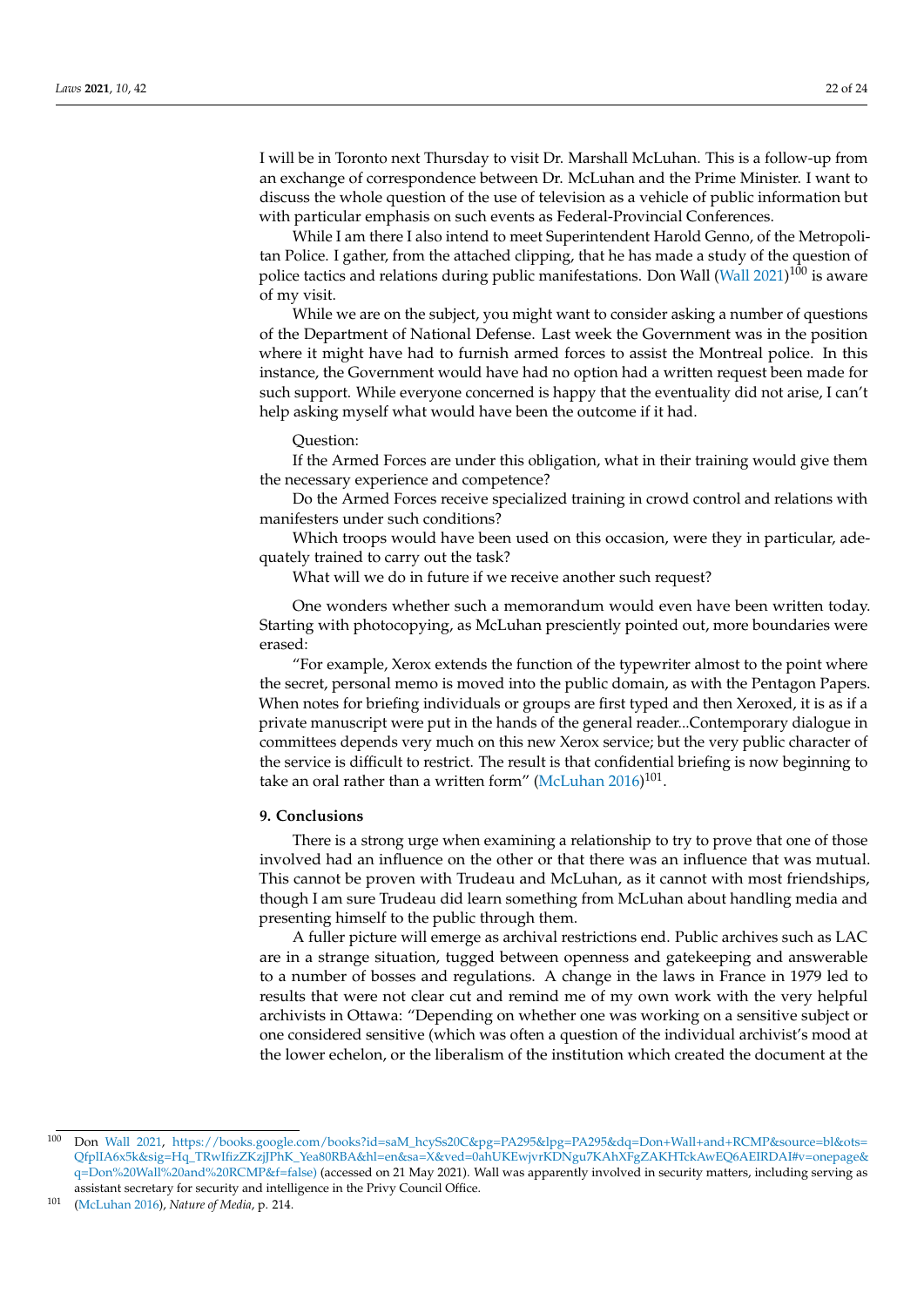higher echelon), the response might be "everything is open" or "everything is classified"." [\(Combe](#page-23-33) [2013\)](#page-23-33) 102 .

Today, it is not only our attitude about what we have the right to know which has changed, it is also our relationship with that information. As one archivist wrote, "Slowly but surely, the complete trust and reliance on large information gatekeepers, like governments and big media players, has morphed into recognition that these are simply some of the many voices and not necessarily the authoritative ones . . . The making and keeping of reliable records is crucial to activists, as much as it is to governments and businesses" [\(Findlay](#page-23-12) [2013\)](#page-23-12) 103 .

Unfortunately, fuzzy definitions and issues of "national security" often win out over equally poorly defined "human rights", [\(Combe](#page-23-33) [2013\)](#page-23-33)<sup>104</sup> and leaders globally " . . . have to muster the requisite political will to update norms, guidelines, regulations, and laws at the international level, because aggressors in cyberspace do not respect national borders . . . .In the same spirit, countries around the world need to agree on new norms: what level of cyberattack amounts to an act of war, for example, and what measures would serve as an appropriate response to such an attack" [\(Schaake](#page-23-34) [2020\)](#page-23-34) $^{105}$ .

Trudeau and McLuhan would not have liked the escalating actual violence of our time and the contemporary default to the language of battle and attack in far too many areas. But McLuhan would not have been surprised. "One of the many flips of our time is that the electric information environment returns man to the condition of the most primitive prober and hunter", he wrote. "Privacy invasion is now one of our biggest knowledge industries" [\(McLuhan](#page-23-24) [1970\)](#page-23-24)<sup>106</sup>.

Trudeau would not have been surprised either. Unlike McLuhan, he is not generally described as prescient or prophetic, but it has been 50 years since he wrote that "There are few countries left in the world where citizens can still live their lives with a minimum of restrictions; without doubt, the logic of the thermonuclear age and the universe of the concentration camp will sooner or later put an end to our anachronistic freedoms. But please, let's give in only with regret, and at the latest possible date; and let's make sure the first concessions are not imposed on us by a handful of political amateurs struggling to prove their good intentions to us" [\(Trudeau](#page-23-29) [1996\)](#page-23-29)<sup>107</sup>.

He was aiming at the politicians in Quebec's government but, sadly, his words feel as fresh as the man himself.

**Funding:** This research received no external funding.

**Institutional Review Board Statement:** Not applicable.

**Informed Consent Statement:** Not applicable.

**Data Availability Statement:** Not applicable.

**Conflicts of Interest:** The author declares no conflict of interest.

## **References**

<span id="page-22-1"></span>Axworthy, Thomas S., and Pierre Elliott Trudeau, eds. 1990. *Towards a Just Society: The Trudeau Years*. Markham: Penguin Books Canada Ltd.

<span id="page-22-0"></span>Bilefsky, Dan, and Ian Austen. 2019. New Video Surfaces Showing Trudeau in Blackface, Compounding Scandal. Available online: <https://www.nytimes.com/2019/09/19/world/canada/justin-trudeau-brownface-image.html?searchResultPosition=4> (accessed on 21 May 2021).

 $102$  [\(Combe](#page-23-33) [2013\)](#page-23-33), "Confiscated", p. 126.<br> $103$  (Findley 2012), "Beenle", p. 10.

 $^{103}$  [\(Findlay](#page-23-12) [2013\)](#page-23-12), "People", p. 10.

 $^{104}$  [\(Combe](#page-23-33) [2013\)](#page-23-33), "Confiscated", p. 128.

[<sup>\(</sup>Schaake](#page-23-34) [2020\)](#page-23-34), "Lawless".

<sup>106</sup> [\(McLuhan](#page-23-24) [1970\)](#page-23-24), *Culture*, p. 24.

<sup>107</sup> [\(Trudeau](#page-23-29) [1996\)](#page-23-29), *Current*, 115.